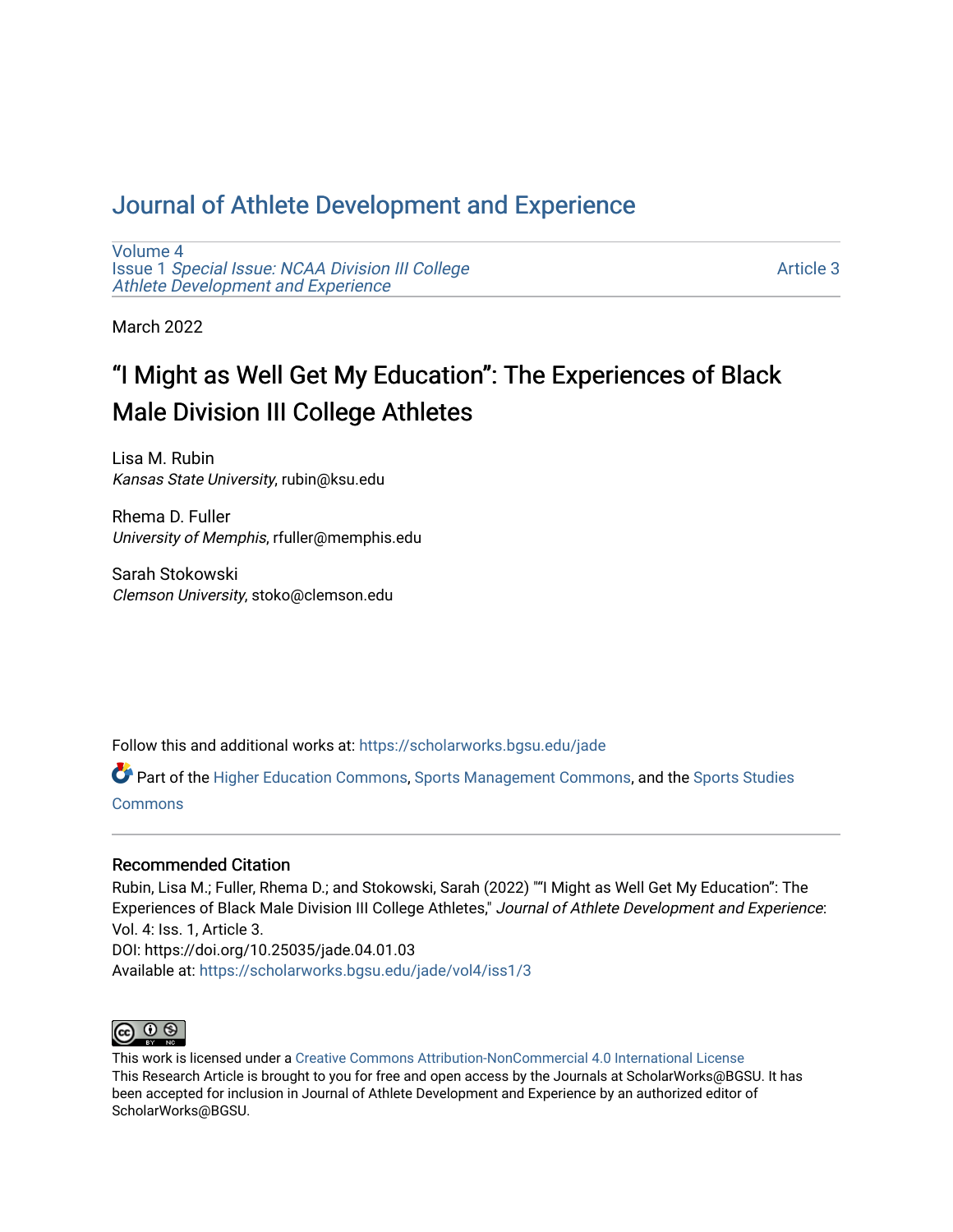# **"I Might as Well Get My Education": The Experiences of Black Male Division III College Athletes**

| Lisa M. Rubin           | Rhema Fuller          | Sarah Stokowski    |
|-------------------------|-----------------------|--------------------|
| Kansas State University | University of Memphis | Clemson University |

# A B S T R A C T

*Division III college athletes largely have been ignored in the growing literature involving college sport. Given that the majority of college athletes that participate in high profile sports are athletes of color, there is a need to explore the experiences of this population, specifically at the Division III level. Informed by the Excellence Beyond Athletics (EBA) framework, which empowers students of color, especially Black male athletes, the purpose of this study is to explore the experiences of Black male athletes at two rural Division III institutions. Ten Black male Division III athletes took part in semi-structured interviews. Using inductive analysis and descriptive coding, six final themes were established: College Choice/Financial Issues, Academics, Time Management, Athletic Identity/Culture, Commitment to Athletics, and Campus Climate/Black Experience. This study strives to better understand the experiences of Black male college athletes at the Division III level in hopes of enhancing the student experience through impactful programming.*

Keywords: Black athletes, college athletes, Division III, qualitative research, student experience

Little has been studied on the experience of college athletes in the National Collegiate Athletic Association's (NCAA) Division III, even though approximately 40% of NCAA athletes are in this division (Kayda, 2021). The NCAA's (2021b) Division III philosophy statement reads:

Colleges and universities in Division III place the highest priority on the overall quality of the educational experience and on the successful completion of all students' academic programs. They seek to establish and maintain an environment in which a student-athlete's athletics activities are conducted as an integral part of the student-athlete's educational experience, and in which coaches play a significant role as educators. They also seek to establish and maintain an environment that values cultural diversity and gender equity among their student-athletes and athletics staff. (p. 187)

There are research studies (e.g., Bimper et al., 2013; Fuller et al., 2017; Harrison et al., 2011; Singer, 2005; Williams et al., 2020) on athletes in Division I, but less about athletes in Divisions II and III. Several researchers have focused on high profile (e.g., football, men's basketball) athletes (Williams et al., 2020), which are the sports with the most Black male athletes (Rubin, 2016). However, since the majority of athletes are not in Division I, more research is needed on the experiences of athletes in Divisions II and III.

All college athletes, particularly those at the Division I level, often face negative stigmas commonly referred to as the "dumb jock" stereotype (Comeaux 2010, 2011; Engstrom et al., 1995; Simons et al., 2007). However, for Black college athletes, instances of stigma, discrimination, and racism often serve as a common theme in the experiences of this particular sub-population of college athletes (Cooper & Hawkins, 2012; Fuller et al., 2017; Rubin, 2016; Singer, 2005). Black college athletes face discrimination by their peers, professors, and even academic advisors who have been shown to believe that Black athletes lack intelligence and are unmotivated in their academic pursuits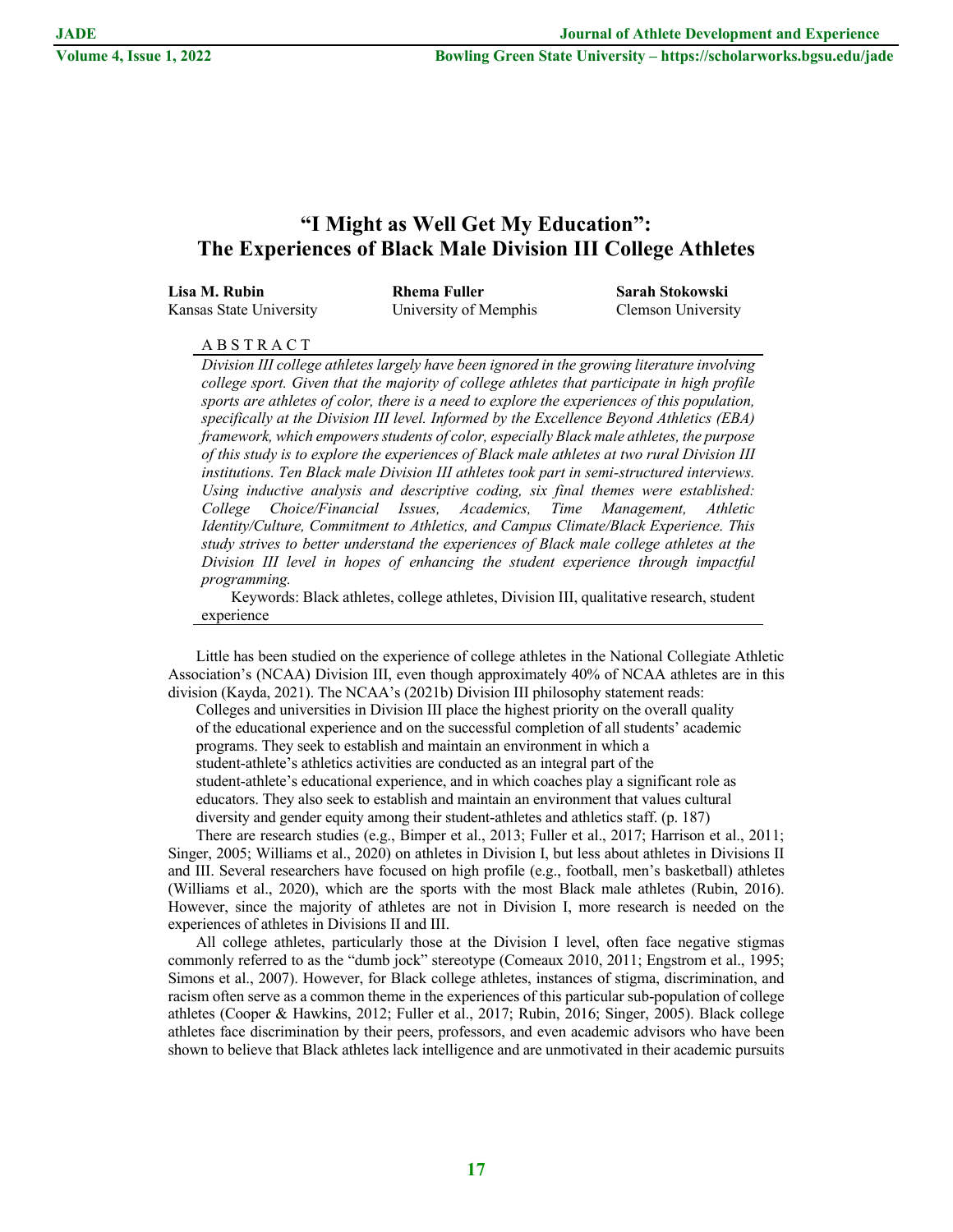(Comeaux, 2011; Engstrom et al., 1995; Riciputi & Erdal, 2017; Sailes, 1993; Shaw et al., 2019; Stokowski, Rubin et al., 2020). The discrimination Black college athletes endure has a substantial impact not only on the collegiate experience of this population, but also on their sense of self-worth (Chao et al., 2014). Therefore, it is important to understand the experiences of Black male athletes in these contexts, which could help break stereotypes (Stokowski & Ferguson, 2020). Cooper (2019) emphasized that despite stereotypes, "Black male athletes are not monolithic" (p. 3). He expressed, "Given the diversity of experiences among Black male athletes, there is a need for more nuanced coverage of their socialization experiences and subsequent life outcomes" (Cooper, 2019, p. 4).

Because the majority of athletic opportunities are at Predominantly White Institutions (PWIs), Rubin (2016) noted that "Black student-athletes are often isolated from the rest of campus, especially given the stereotypes others have about their motives, academic ability, or just about their skin color" (p. 187). Additionally, the Division III environment makes the Black male athlete experience more intriguing to study since Division III institutions have a significant amount of the student body participating in athletics (NCAA, 2014). As the majority of the literature on Black college athletes is limited to those participating at the Division I level (e.g., Bimper et al., 2013; Fuller et al., 2017; Harrison et al., 2011; Singer, 2005; Williams et al., 2020), the purpose of this study is to explore the lived experiences of Black male athletes at Division III institutions.

#### **Literature Review**

#### **Black Male Athlete College Experience**

Research on the experiences of Black male college athletes generally has been situated in the Division I context (e.g., Bimper et al., 2013; Fuller et al., 2017; Harrison et al., 2011; Singer, 2005). In general, studies from the Division I context have highlighted negative experiences of Black male college athletes, such as racism and stereotyping (e.g., Fuller, 2017; Singer, 2005) and identity foreclosure (e.g., Harrison et al., 2011). For example, Fuller et al. (2017) studied the connection between academic self-concept, athletic identity, and Black identity among 168 Black male athletes attending 13 Division I PWIs across the U.S. Participants completed various surveys tied to these concepts, revealing "effects of negative athletic experiences on the academic functioning of African American male college athletes" (Fuller et al., 2017, p. 717). Through statistical analysis, they noted that Black athletes are impacted by stereotype threat, not necessarily reaching their potential given negative messages about their abilities, calling for students to recognize their academic abilities and Black identity (Fuller et al., 2017).

There is a growing body of literature, however, that has utilized an anti-deficit approach to understanding Black male college athletes (e.g., Bimper et al., 2013; Cooper, 2013; Cooper, 2019; Martin et al., 2015). Bimper and colleagues (2013), for example, investigated the self-perceptions and behaviors contributing to academic success in Black male college athletes. Likewise, Cooper (2013) examined the function of Historically Black Colleges and Universities (HBCUs) in positively impacting the experiences of Black male college athletes, and Martin et al. (2015) explored the influences of peer groups on the academic motivations of academically successful Black male college athletes at four academically rigorous universities. These studies, as well as others, are shifting the focus away from focusing on the negatives surrounding Black male college athletes (e.g., racism, stereotyping, identity foreclosure) to their successes.

#### **Division III Athletic Experiences**

According to the NCAA (2014; n.d.), one-fourth of students at Division III institutions are athletes. In line with the Division III philosophy, member institutions do not provide athletic scholarships to their athletes (Kayda, 2021; Navarro et al., 2020; Nichols et al., 2020). Because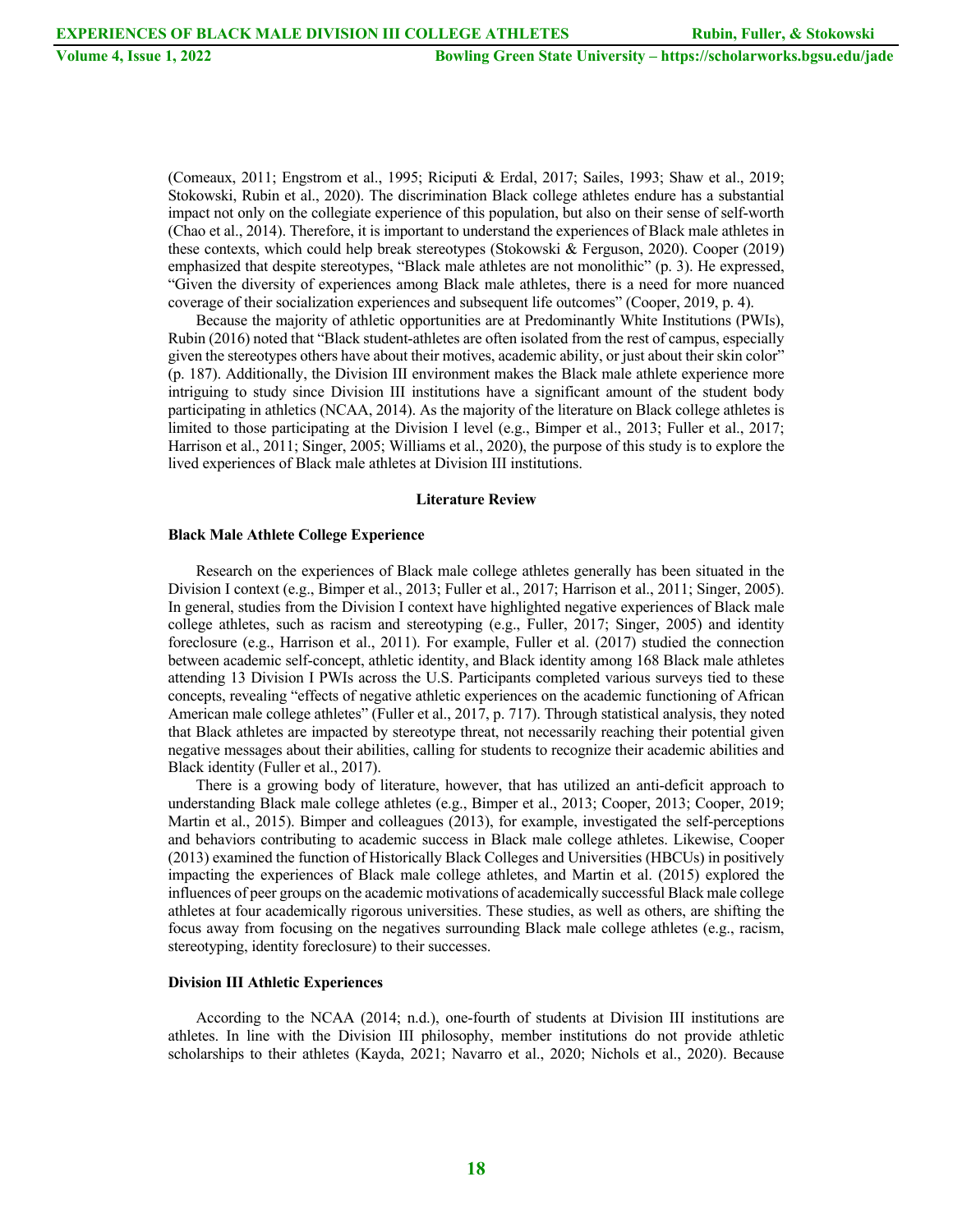NCAA academic metrics like the Academic Progress Rate (APR) and Graduation Success Rate (GSR) only include athletes on scholarship, Division III institutions do not report these statistics. Division III athletes do not get the same type of media attention as Division I participants (Nichols et al., 2020).

Nichols et al. (2020) studied 503 Division III men's basketball athletes from 37 institutions to determine factors that influenced their college choice. They found that "academic reputation and opportunities provided at a college or university outweigh other factors such as athletics and financial aid" (p. 44). Athletes found career opportunities and the head coach to be key factors in their college selection. Financial aid differed as a reason based on socioeconomic status; athletes from a wealthy background were not concerned with aid, whereas athletes receiving a full academic scholarship placed a high value on aid (Nichols et al., 2020). Race/ethnicity data were collected in a demographic survey, but was not reported to be significant in the college choice of men's basketball athletes in Division III (Nichols et al., 2020).

In his study of athletic identity differences in NCAA divisions, Huml (2018) used structural equation modeling from 576 responses on the Athletic Identity Measurement Scale (AIMS), finding that Division III athletes have decreased athletic identity compared to athletes in Divisions I and II. Division III athletes are less likely to pursue professional athlete careers and have more academic and career development experiences (Huml, 2018). Division III athletes reported that they feel part of the campus community (91%) and 94% felt connected to campus through being an athlete (NCAA, 2014). The NCAA (2014) added:

Those student-athletes who report a greater sense of connection to the campus also are more likely to report higher levels of academic motivation, greater satisfaction with the overall academic experience, feelings that the team environment is inclusive and accepting of different cultures and backgrounds, seeing their coaches as ethical leaders (para. 3).

The NCAA (2020b) released information regarding athletes' time demands in each division, noting that Division III athletes' academic and extracurricular activities were enhanced by athletics participation. Almost a quarter (24%) of Division III athletes have or plan to study abroad, 44% are employed and work a median of eight hours a week, 66% have internship experience, and 67% intend to pursue graduate education (NCAA, 2020b). Though Division III athletes spend less time on athletics, they have to balance their full-time student and athlete roles with work responsibilities and campus involvement, which still is challenging for their time management.

## **Division III Academic Experiences**

In the NCAA's (2020a) Growth, Opportunities, Aspirations, and Learning of Student Athletes in College (GOALS) study, 85% of male Division III athletes chose their college for athletics, and 80% selected academics as a factor. Those numbers swapped for female Division III athletes, with 85% choosing academics and 80% for athletics as their top reasons. Across all sports, athletes in Division III responded "agree" or "strongly agree" in higher percentages to the item "I am able to find balance between academics and extracurriculars (including athletics)" compared to students in the other two divisions (NCAA, 2020a, slide 16). Schroeder (2000) found that athletes in Division III interacted and had positive academic experiences with faculty.

Kayda (2021) noted that Division III athletes need academic support from their institutions, but because of the division's philosophy, there might not be specialized services for athletes. In her study of attrition of NCAA Division III athletes, she found that only gender was a significant factor in academic attrition, that "females are generally more likely to persist in academics through graduation than their male student counterparts" (pp. 67-68). Sport and sport type did not yield statistically significant results, and the race composition of the sample was not robust enough to study as a variable (Kayda, 2021).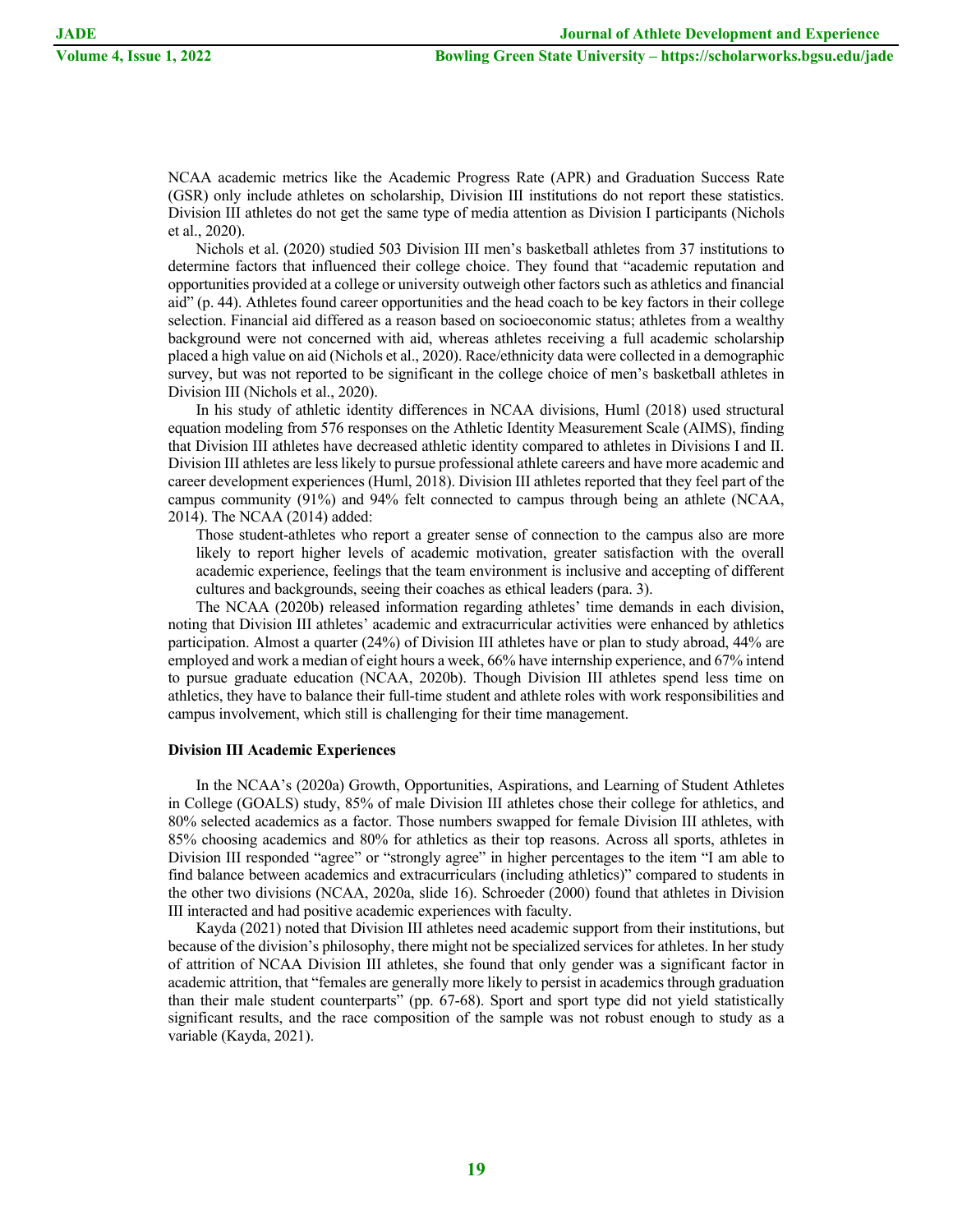In a study of Division III athletes' athletic identity and perceptions of academic support, Williams et al. (2011) surveyed 409 athletes at three northeastern institutions, followed by conducting focus groups. They found that Division III athletes hold a strong athletic identity, and many struggled with academic support services on their campuses. They felt that faculty advisors were not accessible or available, study hall locations and times were not ideal, and that athletic commitments were not always considered excused absences from missed classes. However, students with grade point averages above 3.0 tended to have more positive perceptions of faculty. Williams et al. (2011) suggested that formal faculty mentoring programs would be a best practice to support athletes at Division III institutions.

Supiano (2018) interviewed a Division III faculty member, Dr. McKay, who went out of her way to engage with athletes in her course when she was encouraged by their energy and retention of information. The Faculty Athletic Representative at her institution noticed she was attending away games, and invited her to serve as a faculty mentor. McKay mentioned that many professors see athletes negatively because of the scandals and issues that are prevalent in Division I (Supiano, 2018). Athletes at her institution were afraid of stereotypes, choosing not to wear any athletic gear to class to avoid those negative perceptions (Supiano, 2018).

#### **Division III Athletes' Involvement and Service**

Since athletes at Division III institutions understand the importance of being part of the campus community, they are involved in various activities outside athletics. The NCAA (2020b) GOALS study showed that in Division III, male athletes self-reported spending 24 to 34 hours per week on athletic activities, and female athletes self-reported dedicating 22 to 31 hours per week. While this is a significant number of hours, the median reported hours in all sports in Division III are less than the numbers reported by athletes in Divisions I and II (NCAA, 2020b). Schroeder (2000) studied the involvement and experiences of 14 Division III basketball athletes (eight male, five female) at a small, private liberal arts college in California. Through interviews, he determined that the athletes in his study were able to get involved on campus in a variety of activities, including Greek life, club sports, cultural organizations, and religious activities. Additionally, many participants held jobs on- and offcampus and volunteered for local non-profit organizations.

Another area of involvement is activism and engagement in social justice initiatives. Fuller and Agyemang (2018) studied the attitudes and perceptions that Black male athletes had toward activism. They interviewed 10 Division III Black male athletes from two institutions regarding political activism, especially around social justice issues. Many athletes felt that activism could be considered unacceptable behavior as they navigated their dual identities as a Black male and an athlete (Fuller & Agyemang, 2018). They found that "while the participants' multiple identities included their racial identity and athletic identity, it appears the NCAA Division III athletic context influenced their identities such that their athletic identity was made more salient than their racial identity" (Fuller & Agyemang, 2018, p. 201). Through their interviews, Fuller and Agyemang (2018) also gained a broader set of perspectives from the participants. We sought to learn how the athletes perceived the campus climate and any racism through their Black identity. This study builds on their previous work by exploring other dimensions of Division III Black male athletes' experiences from the same data.

#### **Theoretical Framework: Excellence Beyond Athletics**

According to Patton et al. (2016), "As postsecondary education increases in ethnic diversity, understanding the ethnic identities of college students remains an area ripe with possibilities" (p. 152). Scholarship must strive to understand the development of all college students, including those in underrepresented groups (Phinney & Ong, 2007). Given the prevalence of Black athletes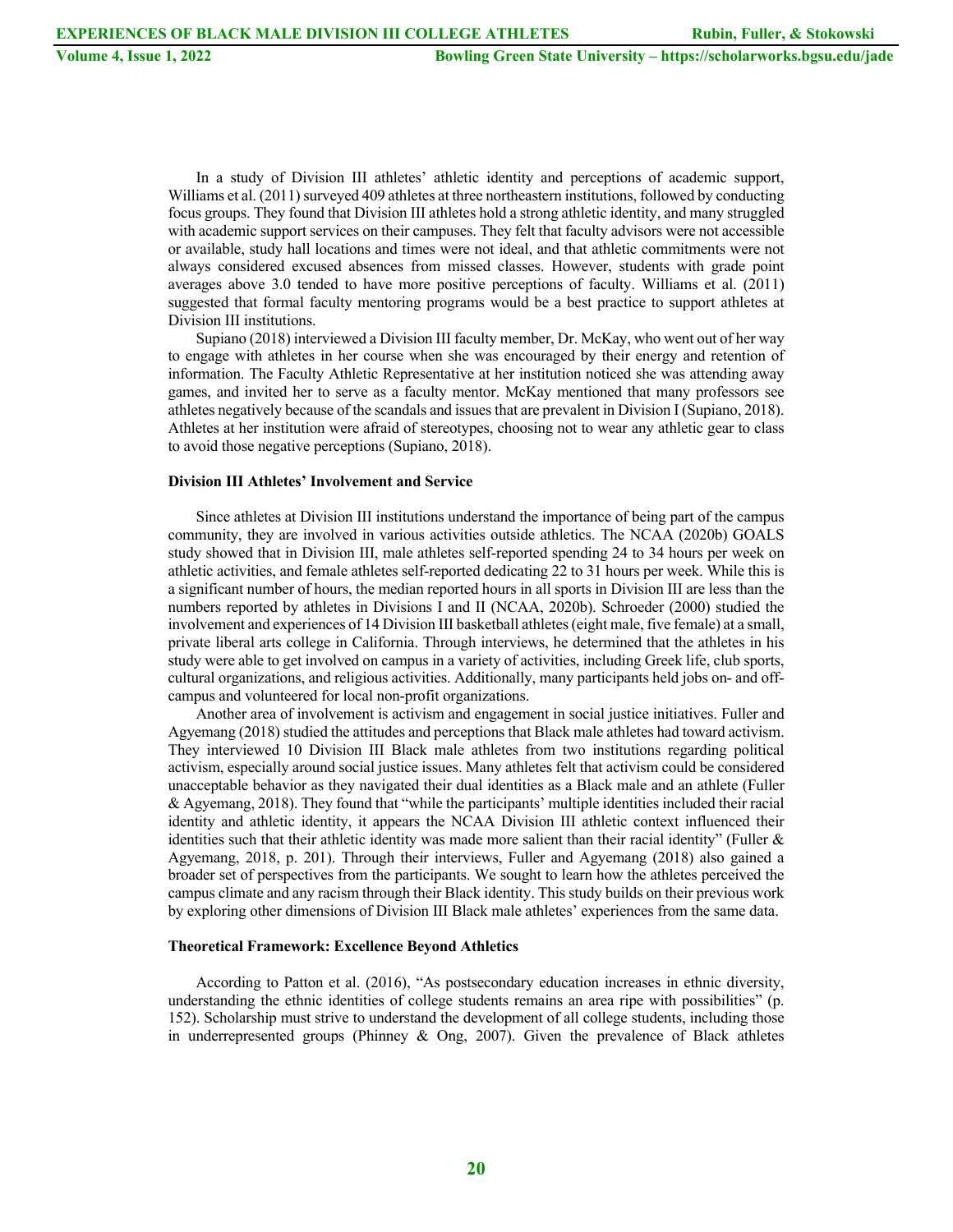competing throughout the NCAA membership (NCAA, 2021a), scholarship must be dedicated to understanding the needs of marginalized populations.

The Excellence Beyond Athletics (EBA) framework empowers students of color, especially Black male athletes, through an anti-deficit lens, to achieve their full potential (Cooper, 2016). Cooper (2016) noted that "the quality and nature of Black male student athletes' experiences and outcomes at institutions are predicated on three key factors: (1) conditions, (2) relationships, and (3) expectations (CRE)" (p. 271). He emphasized that Black male athletes who struggle with academic performance or degree completion are responding to a gap in these three factors (i.e., conditions, relationships, expectations) rather than in achievement or ability (Cooper, 2016). The EBA approach roots the holistic development of Black male college athletes in six principles: self-identity awareness, positive social engagement, active mentorship, academic achievement, career aspirations, and balanced time management (Cooper, 2016).

Just as Fuller and Agyemang (2018) determined Division III Black male athletes have a more salient athlete identity than their Black identity, Cooper (2016) warned of the overemphasis on Black male athletes' athletic identity. Self-identity awareness also connects with how Black students experience racism throughout their college experiences. Cooper (2016) called for athletes to engage socially both with athletes and non-athletes on campus, and to get involved in their community. The third principle, active mentorship, requires engaging coaches, staff, faculty, and community members to support athletes' needs and development. While not all mentors need to have shared characteristics with the athletes, there should be Black mentors to support the athletes.

Black athletes would benefit from athletic programs' collaborating with campus to provide academic support, which engages athletes into the campus community and also provides the structure for academic resources (Cooper, 2016; Stokowski & Ferguson, 2020). There also should be an effort by campus constituents to be culturally competent and understand the consequences of stereotyping students based on race (Shaw et al., 2019). Coaches also play an important role in encouraging academic success and prioritizing college athletes' academic experiences (Cooper, 2016). Black male athletes also should learn about a wide range of career possibilities during college and explore majors to find the best fit for them without athletic department influence or pressure. Lastly, Cooper (2016) discussed the importance of time management for athletes so they can develop holistically, rather than with a lopsided focus on athletics. The Division III philosophy is different from the Division I and II levels in that the priority at Division III institutions is education first with an emphasis on degree competition (NCAA, 2020a).

# **Research Questions**

This led us to develop three research questions for this study:

**RQ1:** What are the academic experiences of Black male athletes at Division III institutions? **RQ2:** What are the athletic experiences of Black male athletes at Division III institutions?

**RQ3:** What are Black male Division III athletes' perceptions of campus climate?

# **Methodology**

## **Procedures and Participants**

The current study is part of a larger study of the experiences of Black male athletes at NCAA Division III institutions. Following institutional review board (IRB) approval of the study, a member of the research team discussed the purpose of the study with athletic administrators at two Division III institutions located in the northeast region of the United States. These institutions were selected for a variety of reasons. First, the institutions provided diversity with respect to setting, as one is a private institution and the other is a public institution. Also, one of the researchers had built rapport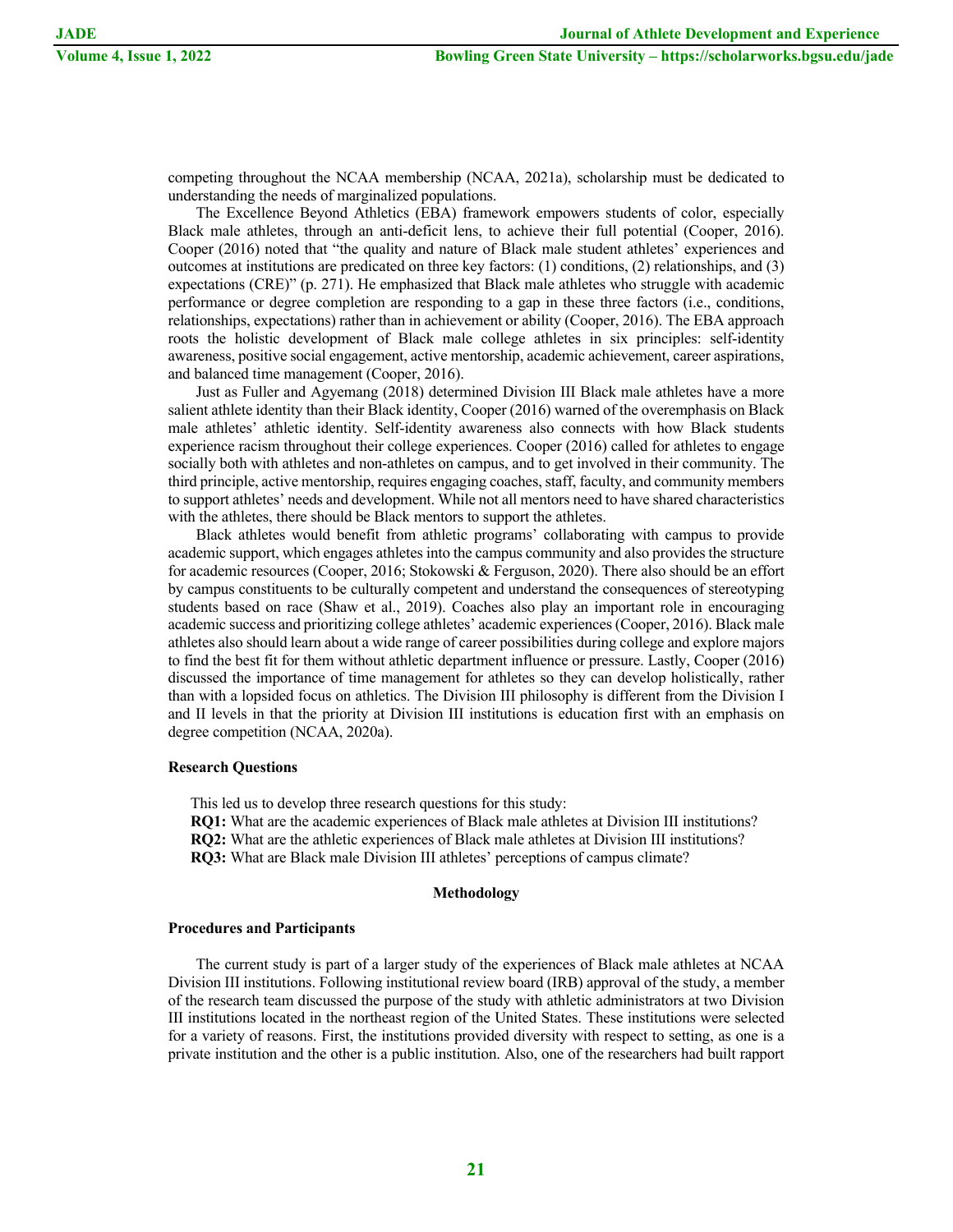and trust with the athletic administrators at these institutions. These athletic administrators would serve as gatekeepers (Patton, 2002) by identifying potential participants from the population of interest. Research has demonstrated the importance of rapport and trust with gatekeepers when attempting to conduct research with vulnerable or socially excluded populations (Emmel et al., 2007).

Athletic administrators as gatekeepers used purposeful sampling (Patton, 2002) to compile a list of eight to 10 Black male athletes at their respective institutions who varied in sport played and years in college. Purposeful sampling was deemed appropriate for this study as it allows for the "selection of information-rich cases for the most effective use of limited resources" and "involves identifying and selecting individuals or groups of individuals that are especially knowledgeable about or experienced with a phenomenon of interest" (Palinkas et al., 2015, p. 534). The researcher, with the approval of the gatekeepers, then contacted the individuals on the lists, informed them of the purpose of the study, and requested their voluntary participation. In total, 10 Black male athletes consented to participate in the study. Their information is provided in Table 1. Pseudonyms were used to protect participants' identities.

# **Table 1**

*Participant Information*

| Name    | Year      | Sports)                 | <b>Institution Type</b> |
|---------|-----------|-------------------------|-------------------------|
| Clay    | Senior    | Football                | Private                 |
| Jimmy   | Sophomore | Football                | Public                  |
| Namond  | Sophomore | Football                | Public                  |
| Cedric  | Senior    | Football                | Private                 |
| Dennis  | Junior    | Basketball              | Public                  |
| Marlo   | Junior    | Soccer                  | Private                 |
| Kenard  | Junior    | Basketball              | Public                  |
| Michael | Sophomore | Track & Field           | Public                  |
| Lester  | Freshman  | Lacrosse                | Public                  |
| Avon    | Senior    | Football, Track & Field | Private                 |

One participant was a freshman, three were sophomores, three were juniors, and three were seniors. With respect to sport participation, four participants played football, two were basketball players, one played lacrosse, one played soccer, one participated in track and field, and one was a dual-sport athlete in football and track and field. The average GPA for these individuals was 2.67. The highest GPA was 3.25 and the lowest was 2.1. Six participants were enrolled at the public institution, which had enrollment of approximately 3,500 students. Approximately 10% of the students at the public institution identified as Black or African American. The remaining four participants were enrolled at the private institution. Enrollment at this institution was approximately 2,000 students. Of those 2,000 students, approximately 8% identified as Black or African American.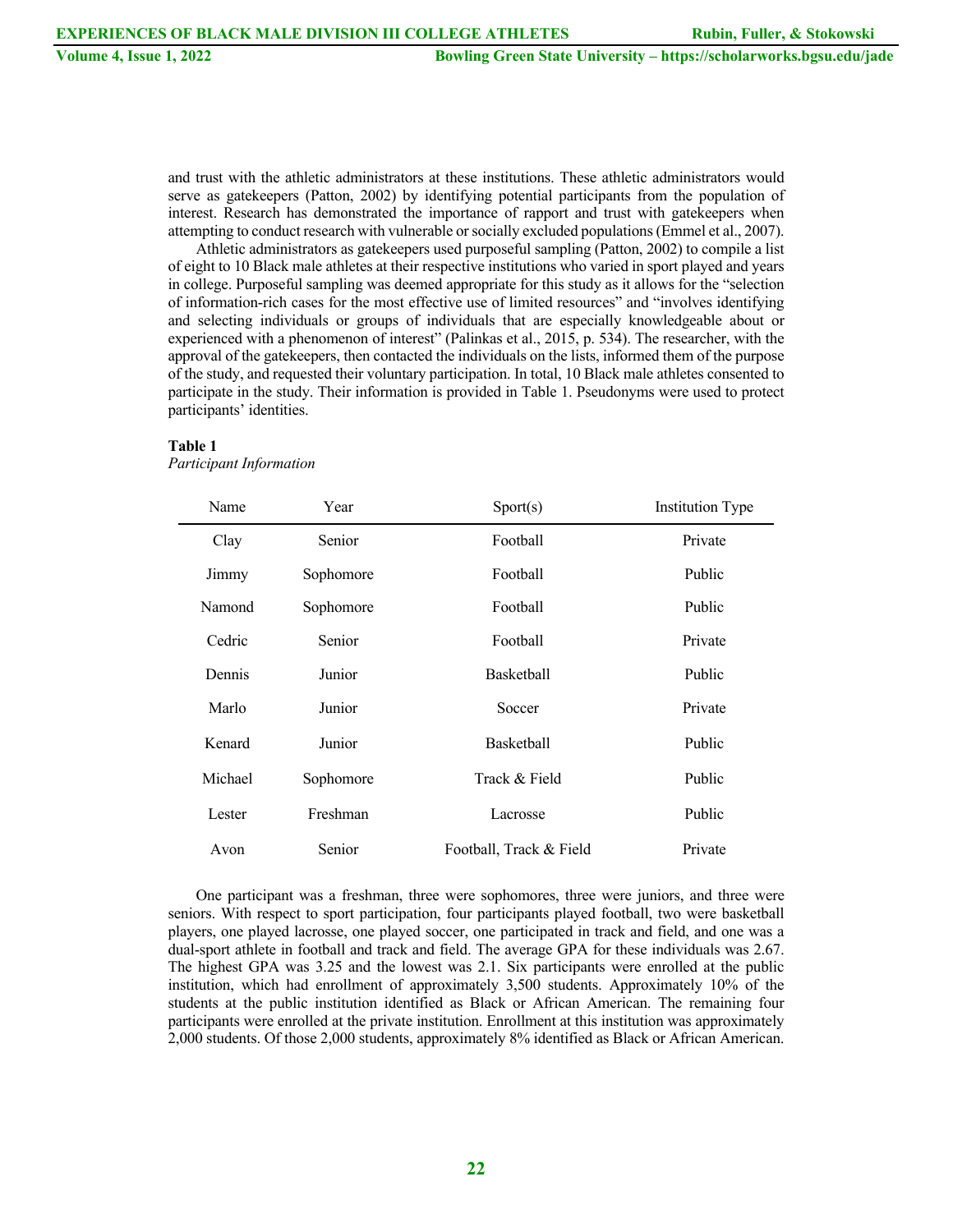Both institutions were located in a region where 4-5% of the population identified as Black or African American.

# **Data Collection**

Data were collected through in-person, semi-structured interviews conducted with each participant. Interviews were approximately 45-60 minutes in duration. An audio recording device was used to record the interviews. Interviews were grounded in a phenomenological approach (Thomas & Pollio, 2002), and focused on participants' academic, athletic, and social experiences at their respective DIII institutions. Sample interview items included, "Tell me about being an athlete here at this institution," "Tell me about being a Black male athlete at this institution from an academic standpoint," and "What are things like at this institution socially?" As a phenomenological approach was utilized, general questions about the academic, athletic, and social experiences were provided so that participants could discuss what was most central to their experiences (Patton, 2002; Thomas & Pollio, 2002). In this manner, participants were able to make meaning of their own experiences, which is fundamental to a phenomenological interview (Patton, 2002; Thomas & Pollio, 2002). Probing questions were more specific and were guided by the existing literature on Black male college athletes. For example, one such probing question was, "Are you familiar with any stereotypes of Black male athletes at this school?" Additionally, emerging topics within sport and popular culture were discussed such as the rise in athlete activism.

While a semi-structured interview protocol was followed, participants were encouraged to contribute to the direction and content of the interviews (Patton, 2002). For example, Marlo, whose family originated from Somalia, provided a history lesson as he detailed how the Somali Civil War drove his family to live for 10 years in a Kenyan refugee camp. Allowing participants to contribute to the direction and content of the interview is beneficial when examining topics such as one's experiences in a given setting (Mishler, 2006). Further, allowing participants agency over what to disclose also creates an equitable relationship between the researcher and the participants (Overcash, 2003).

After interviewing the 10 participants, the researcher observed redundancy in responses suggesting data saturation had been achieved (Patton, 2002). Thus, the researcher did not request additional names from the athletic administrator gatekeepers. Though it might appear limited, the sample size of the current study allowed the research team to focus on depth and quality of interviews in contrast to quantity of interviews (Anderson & Kirkpatrick, 2016) given the breadth of the scope of this study (i.e., the academic, athletic, and social experiences of Black male athletes). Further, the sample size is consistent with similar research, such as Singer's (2005) well-cited examination of racism through the eyes of Black male college athletes, which only had four participants.

## **Data Analysis**

Through the coding process, we sought to make meaning by identifying patterns in the narrative data (Mihas, 2022). According to Mihas (2022), "Interviews activate language that gradually reveals a participant's life course and meaning making," thus enabling us to make sense of their experiences through their words (p. 114). Coding is a multistage process (Turner, 2022) that requires data reduction through thoughtful analysis (Richards, 2022). Specifically, inductive analysis led our process since we focused on a topic limited in current literature (Bingham & Witkowsky, 2022). We individually allied to highlighted quotes from each participant that stood out, called "key quotes, used to identify the most illustrative text" (Turner, 2022, p. 126). We then met to refine our codes through a descriptive coding process (Saldaña, 2009). Descriptive coding allowed the researchers to use the research questions as a guide when finalizing the codes (Bingham & Witkowsky, 2022; Saldaña,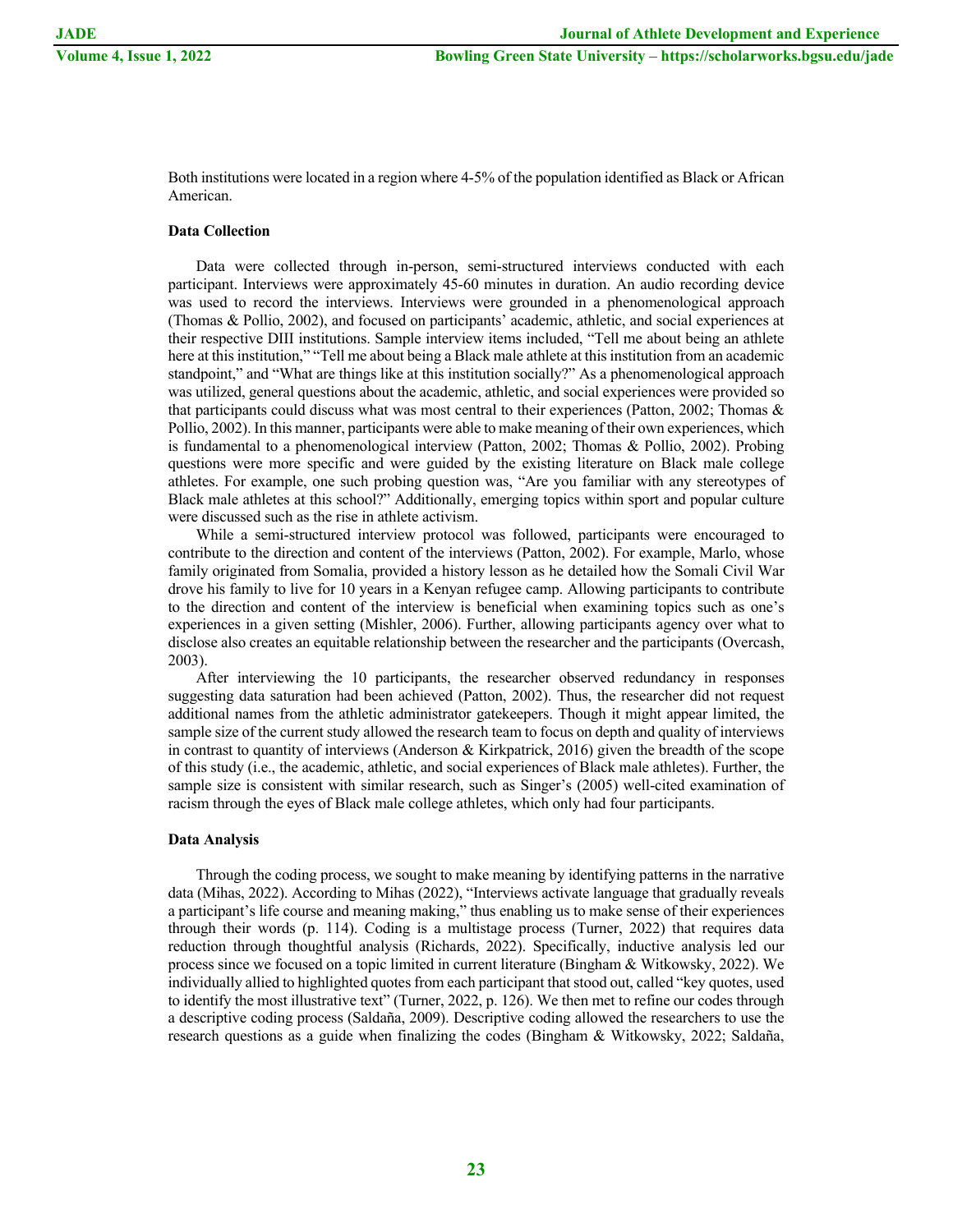2009). Thus, we also achieved investigator triangulation to reduce any bias from an individual perspective and confirm similar findings through analysis (Guion et al., 2016).

To exemplify the coding process, one identified key quote is: "From a realistic perspective it's Division III, it's not like I'm going to go pro or anything so I might as well get my education and worry about sports later" (Avon). Between the three researchers, in the initial coding process this was coded as "post-college" or "motivation." In the descriptive coding process, considering the research questions below, we agreed that "Academics" best described this narrative.

# **Credibility**

Establishing credibility is an important aspect of qualitative research (Patton, 2002). Credibility was established in this study via member checks and investigator triangulation. Member checks occur when participants are provided the chance to review data and any interpretations made by researchers (Patton, 2002). Participants in this study were provided with the researchers' understanding of their statements and were asked to provide additional clarification or insight, if needed. No participants provided any further clarification. Credibility also was achieved through investigator triangulation (Patton, 2002). This occurs when multiple researchers are involved in the research process, thus limiting the potential bias that can occur with single-researcher studies (Patton, 2002).

#### **Results**

Through our analysis, we developed six codes that responded to the three research questions: College Choice/Financial Issues, Academics, Time Management, Athletic Identity/Culture, Commitment to Athletics, and Campus Climate/Black Experience.

# **RQ1**

The first research question asked, "What are the academic experiences of Black male athletes at Division III institutions?" Three themes addressed this question: College Choice/Financial Issues, Academics, and Time Management.

#### *College Choice/Financial Issues*

There are a few studies about Division III athletes' college selection (e.g., Nichols et al., 2020). Though not the focus of our research, many participants mentioned why they selected the institution where they enrolled. Jimmy shared:

I see it as an opportunity to play football and get my grades up, and being at this Division III, well this is really the only school that gave me the opportunity to come play ball and excel at my academics, so I choose them.

Namond selected the institution because he found it had a "good employment rate after graduation" and could play football while planning for his future. In the EBA framework, Cooper (2016) noted the importance of career aspirations and supporting students toward their future goals.

Several students had financial reasons for their college choice. Kenard specifically chose the institution because it was the only one in his home state to recruit him, so he could pay in-state tuition. In Marlo's case, he originally planned to attend a Division I institution to play, but was offered 95% tuition covered by his current institution for academic merit, so he chose that over taking student loans for soccer dreams. Clay originally planned to attend a Division I or II institution, but his grades were poor in his first two years of high school, so he was not able to meet athletic eligibility standards in those divisions. Cedric stated, "[Institution] wanted me, they had my financial aid right and the guy from [institution] who was recruiting me was calling every day so I said you know what, I'm just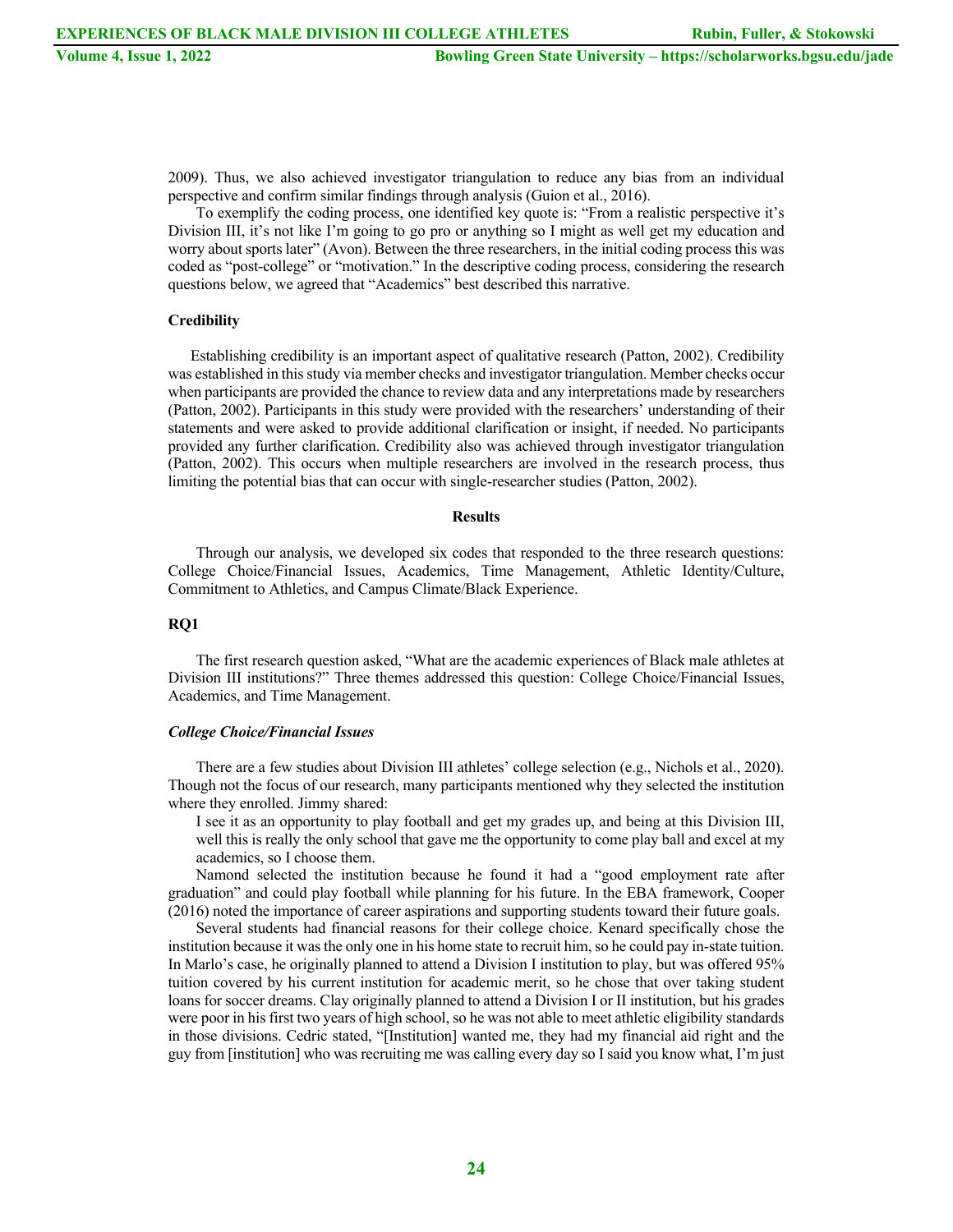going to sign." Lester pursued the institution for academic reasons: "I really do like it here, so I felt comfortable enough where I could learn something and get a good degree here."

#### *Academics*

Many of the participants mentioned their focus on education, aligning with the Division III philosophy and the EBA framework's academic achievement principle (Cooper, 2016). Avon explained: "From a realistic perspective it's Division III, it's not like I'm going to go pro or anything so I might as well get my education and worry about sports later." There were different resources available for athletes at the public and private institutions in this study. From the participants' stories, it appears that the private institution offered more academic resources for athletes. When asked about academic support, Kenard responded: "Everything's on my own basically." The public institution did offer tutoring but it was through academic departments, not offered specifically or separately for athletes. Marlo suggested that many athletes would not take advantage of tutoring anyway because "it's hard for some athletes to swallow their pride" and own up to needing help. Clay shared that his team required study hall for athletes with a 2.5 or below GPA.

The students shared various experiences regarding professors, some positive and others negative. Dennis, a basketball athlete, lamented:

Favoritism not from many teachers, but you know, you see the difference. I don't wanna say names but a couple of the soccer and softball kids came in late to a class where you can't show up late to a class and they were late but they came in late and they didn't get penalized, but the Tuesday before that class I got penalized for being two minutes late.

Avon described a negative experience:

This one professor in particular before he retired he hated all athletes. He was my bio

teacher my freshman year. He failed me because he told me the wrong time for the final because I had to leave early for a track meet so I showed up at that time and he was like oh the final was four hours ago. So I was like why did you tell me it was at 1 o'clock? He was like I never said that. So I was like well can I take it, and he said no you failed the course.

However, other participants shared about positive interactions with faculty. Gayles and Hu (2009) found that athletes who interact with faculty positively build learning and communication skills. Being proactive has worked well for Lester. He shared:

I try to meet with my professors and classmates daily. I'm very organized and proactive

when it comes to schoolwork and my professors are very helpful with getting me

tutoring, staying long hours with me, giving me information about my classes every day, so I'm very satisfied with that.

Jimmy echoed this sentiment: "I love my professors, like I have good relationships with them. I try to interact with them before classes and after classes just to say hi you know get to know them a little bit to feel comfortable." Michael added that class sizes are small so it is easy to connect with professors and ask them for help. Clay liked the personalized experience he had with his professors. He mentioned: "I stopped and talked to a teacher yesterday and she gave me a hug, asked how everything was, she met my parents and everything at a football game, so it's like you have a good relationship with your teachers." In addition, Clay noted that his coaches were supportive of an academics-first mentality, allowing students to miss practice for class without consequences. Both Clay and Michael highlighted the helpful support they got from academic advisors. Several participants mentioned that they tended to procrastinate on schoolwork; thus time management and balancing roles as an athlete and a student with other activities was a challenge for many of them.

# *Time Management*

Through his response, Jimmy summarized the struggle with time management for athletes: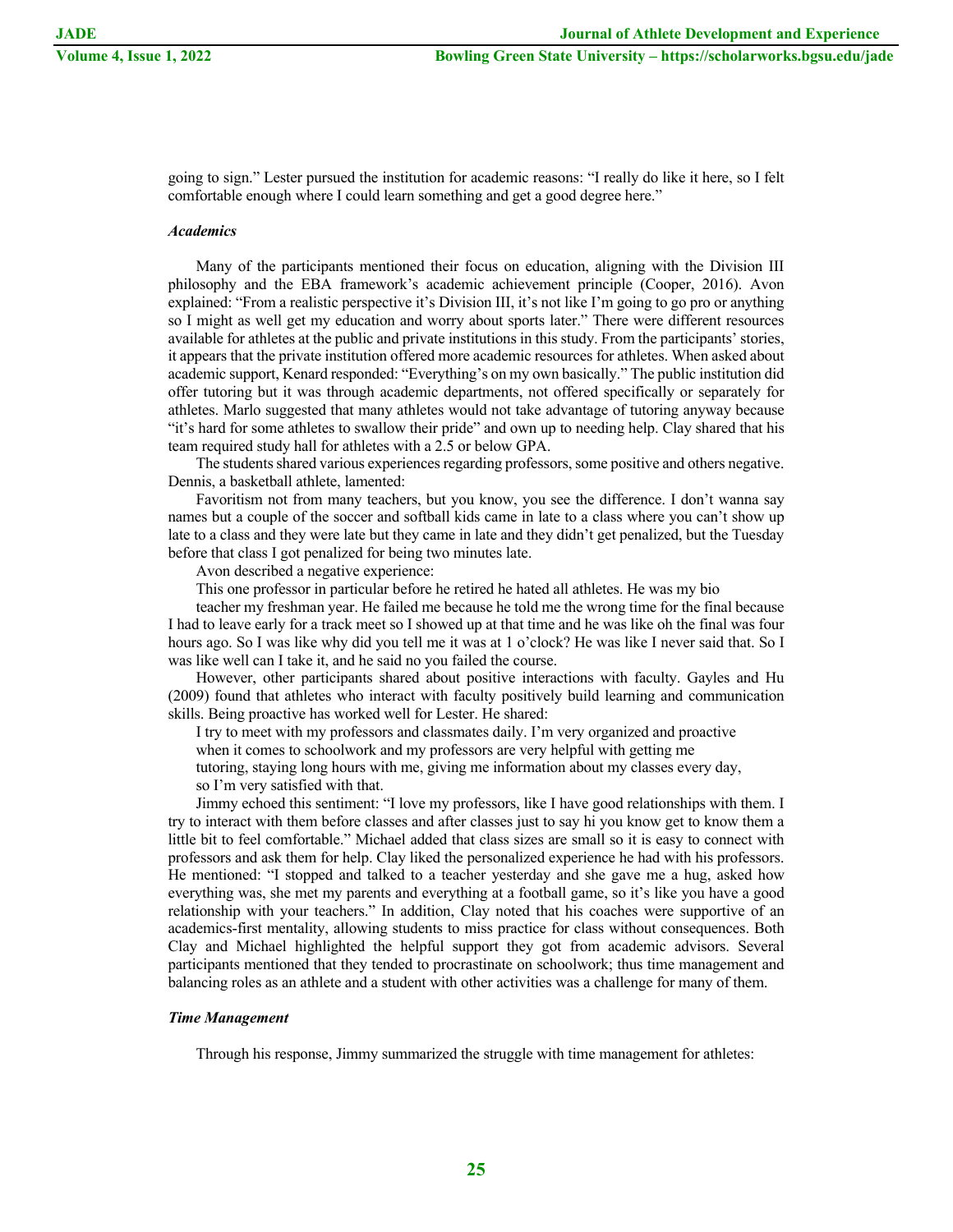Just being an athlete while trying…well, being a student-athlete I'll put it that way

because it really is hard trying to balance schoolwork, practice, and then if you have anything else with work, a job that you have, so it's really kind of hard balancing it so what you choose to do just gotta get it done. It [sometimes] can be complicated.

His team practiced at 6:00 A.M., so he had to balance the rest of the day between his work and class schedules with any additional time required to complete academics. Several participants mentioned juggling jobs with being a student and an athlete. Cedric described the challenges with trying to major in athletic training while being an athlete and a student. He had to get 100 clinical hours completed in his sophomore year, so he missed almost all of his practices during the week. Sometimes, Dennis's coach held practice at 10:00 P.M. or midnight since the gym could not be scheduled right after practice during daytime hours. That impacted everything leading up to practice and the next day's schedule. The EBA framework suggests that balanced time management is critical to Black male athletes' success (Cooper, 2016).

Several participants shared that they hoped to have a life outside athletics and academics. Marlo explained:

My thing is I know what my weaknesses are, and when it comes to sports and soccer I get distracted easily. I mean yes I go with the philosophy that your education comes first, but sometimes a little fun doesn't hurt, but that little fun comes a lot. I think I will definitely be doing better than some semesters...but that's because I didn't have a social life. So I was like soccer, school, soccer, school, and even when I had the chance to go out on the weekend I was like I'm too tired.

He warned that it is better for athletes to be busy than to have "too much time" on their hands. Michael agreed, adding:

When you get time on your hands you just don't know what to do with it. I wasn't as focused on a grade as I should've been which is the whole reason I didn't run track in the first place, but once you get that extra time with your friends every day and you get back it's let's go hang out, alright well I don't want to do homework today, let's go enjoy the sun.

In the same vein, Avon suggested:

I would say if I wasn't an athlete here, I would have so much time on my hands I

wouldn't be able to deal with it. So like I would probably end up getting in trouble for being bored. Honestly, I feel like a lot of people here that's why they get in trouble, they're just bored. They go and do something and get in trouble. Being an athlete you're never really bored, and you're always trying to strive to get better.

Yet, even among some Division III athletes, there is no time for anything but athletics and academics, as Namond lamented: "Being a college athlete you're not able to experience other clubs and stuff like that." Though Jimmy shared that he was on a dance team, he had to give it up during football season. However, many of these students participated in community outreach through their teams.

## **RQ2**

The second research question asked: "What are the athletic experiences of Black male athletes at Division III institutions?" The opportunity to be an athlete offered students experiences they may not have had otherwise. Namond shared: "I think the best thing is being able to travel to experience different schools, just to go to Missouri and all these different places I never thought I would be able to go." Two themes addressed this question: Athletic Identity/Culture, and Commitment to Athletics.

# *Athletic Identity/Culture*

Though research (e.g., Fuller & Agyemang, 2018) has shown athletes in Division III to have a strong athletic identity, that might depend on the institution they attend, its athletic culture, and its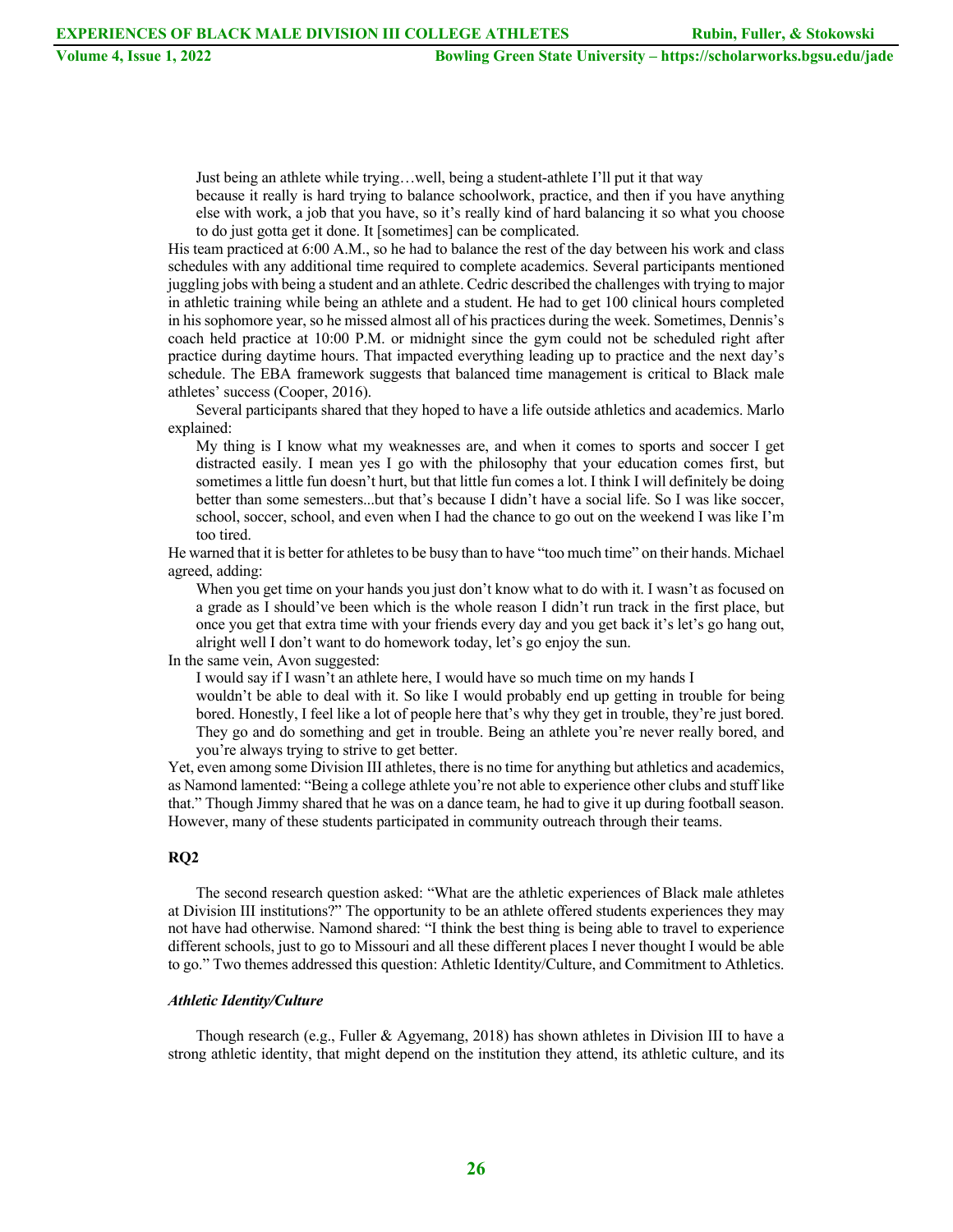athletic success. According to Dennis, athletes "don't stand out more. You're just an athlete, a regular person, a regular student on campus." When Michael talked about being a Division III Track athlete to friends and family, he described their response as mixed, some being impressed and others saying, "you're just running DIII, that's nothing." Yet, Jimmy quipped: "I think that anybody that plays a sport wants to make it to the next level. I think that everybody has dreams to make it big."

Many participants offered their perceptions of the differences between Division I and Division III athletics. Kenard expressed:

Division 1 it's just living life. Easier for them. I have a couple friends that's Division 1. I think it's more focused on athletics on the D1 level. The school work is probably easier for them honestly because they got a lot of help, more resources. As you go down to the D3 level it's more about the academics I would say.

Similarly, Avon commented:

From a student perspective you have to work a lot harder at D3…Well again you don't have that extra help that you would have in D1, so it's like, how do I put this, it's almost like you have to watch your own back, no one is gonna go out there and give you a helping hand, at least that's what I've experienced here.

In essence, they feel like they have accomplished more academically with fewer resources and support. Clay described Division I: "It's like everybody is a freak athlete." However, Marlo highlighted positive aspects of the athletic culture at his institution. He shared that the athletic director is incredibly supportive of his team, attending away games and learning the name of every student on the team. Clay, Kenard, and Dennis all noted their coaches encouraged their teams to join organizations and get involved in community service. Jimmy felt his team's involvement in service was very positive for the community to see the students as helpful and representing the institution well.

Lester described a positive team culture, which connected to positive social engagement in the EBA framework (Cooper, 2016):

I have a great connection with all of them, again that's part of the reason why I came here was because of the coaching staff. I felt very comfortable with my coaches, and I felt like I could tell them anything and I know I could trust them. With my teammates, we're very close. We didn't have a lot of seniors, we had about two or three, but we're always together, we're at dinner together, we did team runs, we were just together all the time, we really bonded. As the season kept progressing we bonded and got closer.

Marlo felt that people looked to athletes as leaders of the university. Being a representative led to team rules for Cedric, who shared:

My coach when I was there his two big rules were "act like a gentleman and obey the law." [That] was his two rules because he knows we know we will go out and people will act stupid and get in trouble, so those were his two rules. He wouldn't really discourage something, like, because it's a small town.

Overall, the participants were positive about the culture of the athletic department and team, though some were not emphatic about their athletic identity.

## *Commitment to Athletics*

Because not everyone was tied to athletic identity, participants mentioned different levels of commitment they had or had observed of their teammates. Clay felt that some of his teammates were on the team because "you get to tell people you're on the football team, that you get free stuff, like you get free shirts, I guess just being on the sideline." Cedric felt that of his team, 60% were committed and 40% were not. He described a list the coaches had of students who missed study hall or used illegal substances. Yet, he felt like there was a lack of accountability for students who went rogue. However, Clay thought people did join his football team for the love of the game but were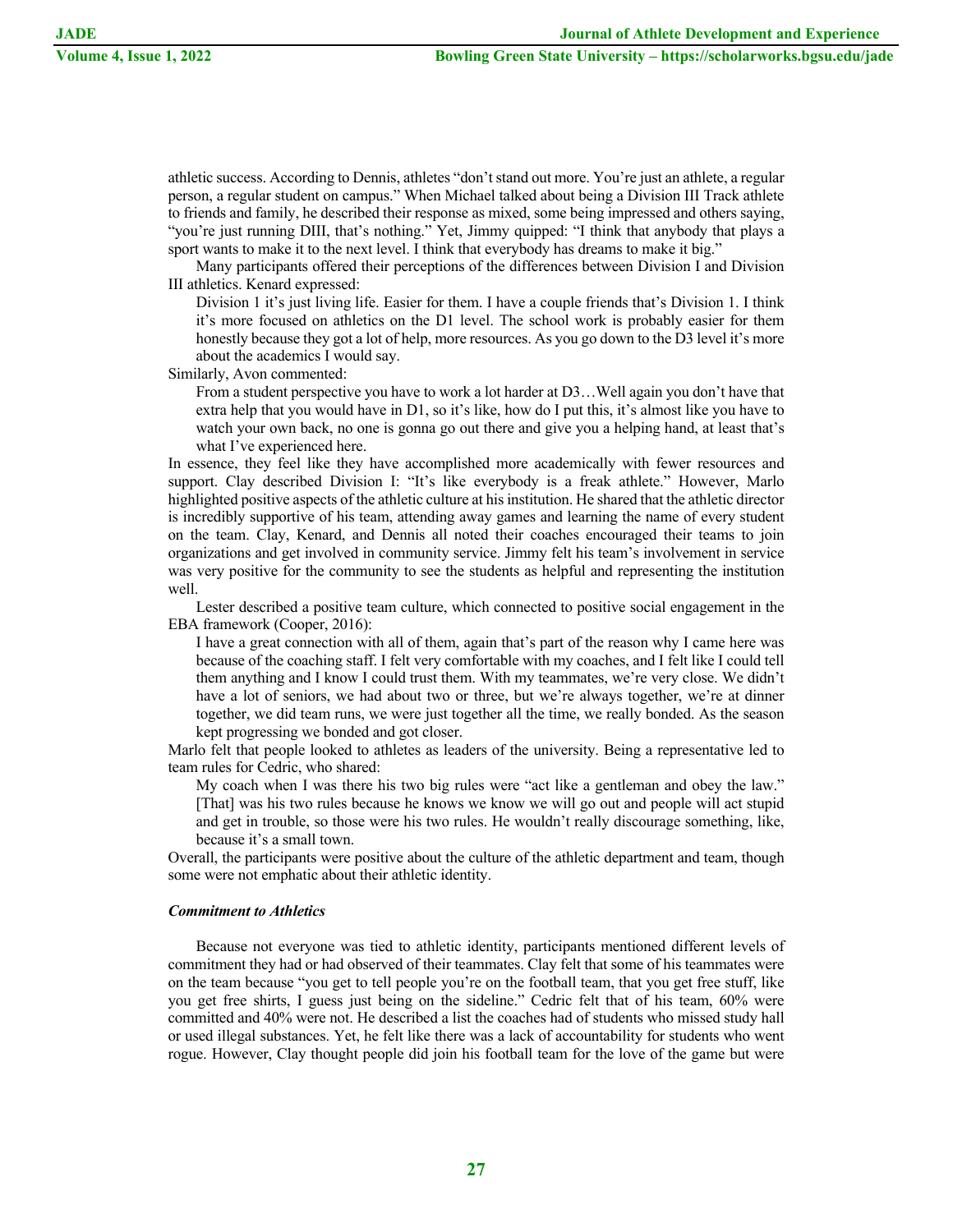satisfied to say they were just on the team rather than put a lot of effort into practice and earn playing time.

For Marlo, his team experienced tension between the leaders and the others. He explained:

I don't think everybody's committed, honestly. It goes to sacrifice. I mean our program has been bad for the past couple years, everybody has settled, and I think it's four or five players that are top-notch players that are always striving for the best, and I can just sense everybody else is angry at them. I'm like really intense when it comes to the sport because they're so intense, they're like chill out, and you want excellence, you gotta put a little more effort. I feel like the worst thing for my team is they're afraid to fail, but they're also afraid to go the hard way…if you succeed that means hard work, and 70% of my team is not as committed as the three captains.

Kenard shared: "I would say everybody shows up to practice, may not work as hard." Yet, he is motivated to participate, explaining: "If I wasn't playing ball I would probably be back home working honestly, working for my dad, something like that." A few students mentioned working hard on their fitness and in practice because they aspire to transfer to an institution in a higher division.

Michael wanted to take advantage of his opportunity to be a college athlete:

One of the best things is the competition because you're constantly being challenged, you're constantly being, you're not number one like you were in high school. The soccer coach explained it to me as when you come to college, take the best two or three from your team and that's what your competition is every single day. And then when I started running that's exactly what it's like so it's nice, you get the competition, you get pushed, you get to see your body changing and doing different things if you actually put the work in and take care of yourself. I think that was one thing that really stood out to me.

While Michael had individual goals, Namond more broadly wanted to improve the team and institution's reputation. He shared: "Some people say this program is a joke. I came here to actually want to help build the program and be one of those pillars so when I graduate people will know [institution] football team is a top Division III school." A few participants felt alienated by their coaches, whether because of injury or personality clashes. Michael, who did not get along with his coach, said: "So I mean from an athletic standpoint it wasn't the greatest experience I've ever had in my life in athletics, but I learned a lot from it so I'm not going to say that it was terrible." In contrast, Marlo was very motivated by his athletic experience, sharing:

I'm more confident. I am able to express myself in any way. I use soccer as a way of expressing how I feel. Like I'm going around campus asking people to come to our games and things like this. I am always trying to make the program better and I feel like being part of any team at this school that we have an obligation to give back to the whole school.

Athletics participation made Lester's college experience very positive. He expressed: "I live through sport and being a part to play a sport with a school has made the experience a lot more fun and I made friends and I've met new people and experienced so much in college, so I'm very grateful for that and very satisfied with it." His experience also highlighted the EBA principle of positive social engagement (Cooper, 2016). Yet, as Dennis considered the future, he stated: "After this in life, I just have to face reality," not anticipating a professional athletic career.

# **RQ3**

The third research question asked: "What are Black male Division III athletes' perceptions of campus climate?" One theme was robust in addressing this question and students' experiences with racism on campus, Campus Climate/Black Experience. Fuller and Agyemang (2018) concluded that "the identity of a NCAA DIII athlete took precedent over the identity of black athlete, and its accompanying responsibilities of being involved in social issues" (p. 201). Regarding campus climate and racism, we aimed for their lens as a Black athlete.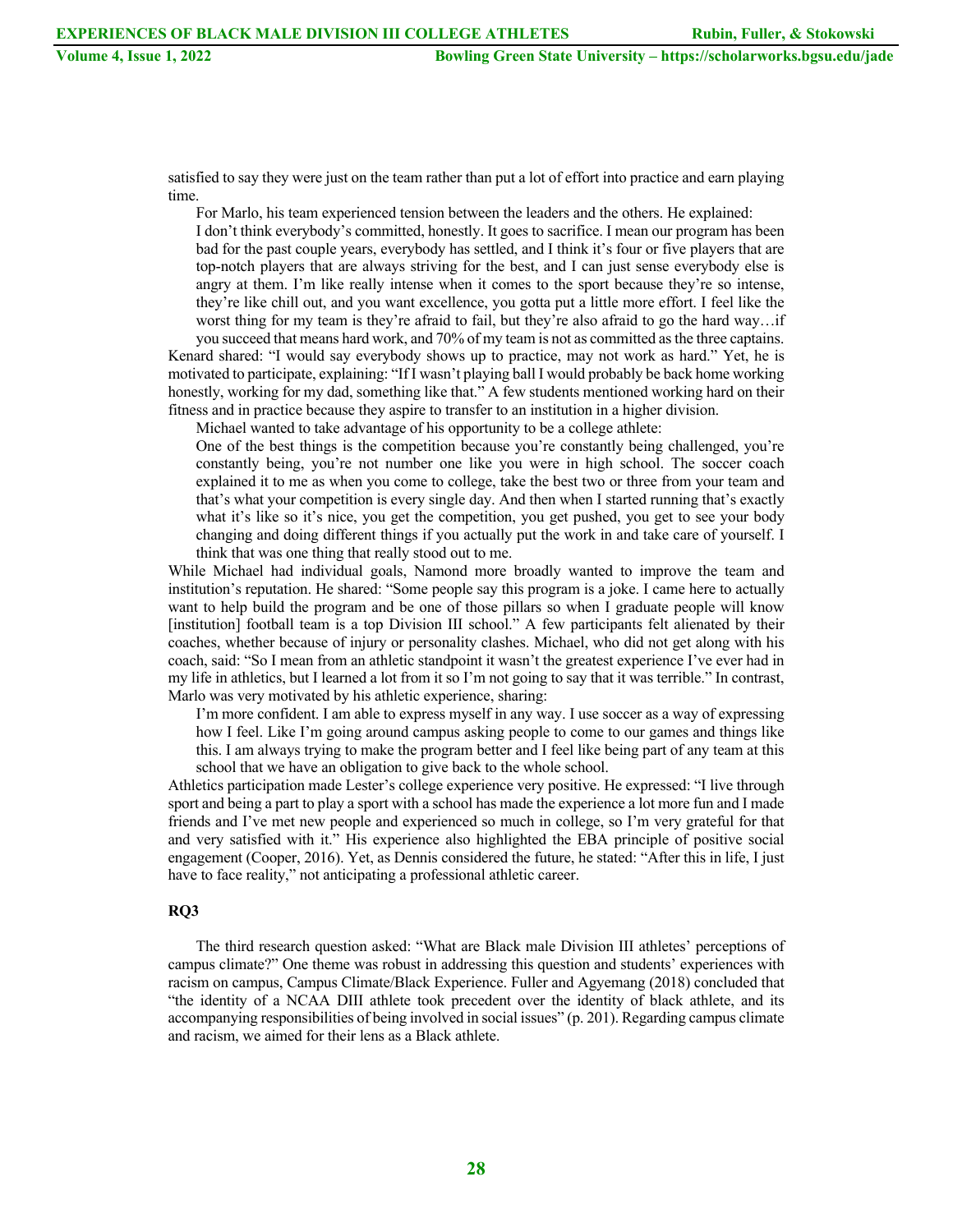# *Campus Climate/Black Experience*

Though both institutions are relatively small, both are PWIs. Athletic opportunities at PWIs are common (Rubin, 2016). Participants experienced campus climate and racism in different ways. Dennis described: "It's majority white over here. So it's something that you got to get accustomed to I guess, which is not necessarily right, but you just got to get accustomed to it." Because of that environment, Clay cautioned:

I feel like here you have to really be on top of your game, because being black here we are like the minority. So when you go to class maybe one or two of you, so you stand out. So you have to work just as hard if not harder as the white kids because you're looked upon, well, black people don't go to college, they do all this other stuff like riot.

Experiences with racism on campus and in the community were discussed by participants. Black athletes often face race stereotypes due to their skin color (Rubin, 2016). Cedric noted: "Racial issues I feel like here it hasn't been very blatant, like I said everything's been subtle. I feel like I wasn't really discriminated on the football field or classroom because of my skin color." Several athletes mentioned hearing stereotypical comments, such as that their White teammates were surprised they could not jump higher than they did. Many students also mentioned that in classrooms, Black students tend to sit with each other separately from White students, who also tend to sit with each other. Michael said that for group projects, most students avoid picking Black students to join the group, and he felt like professors could mitigate that situation by handling the organizing. Namond suggested he behaved in certain ways to be appropriate for his environment, and Cedric said he was questioned for speaking with perfect grammar. Often, such experiences of Black athletes lead this population to become disconnected from the campus community (Stokowski & Ferguson, 2020).

Several participants highlighted the importance of having Black role models in leadership positions on campus. Cedric mentioned an assistant dean who serves as a mentor to him as he navigates college as "the only Black staff member on this whole campus." Namond's coach was the only Black coach at the institution. Jimmy explained: "If you have another black professor, academic professor, you have that certain connection with him or her." This lack of Black leadership and mentors for Black students is a major concern as they progress through college at PWIs. Avon emphasized: "Probably should hire more Black faculty honestly." This is critical at a time when institutions are being called out for their low numbers of non-White tenured faculty, such as in the case with Black women (June & O'Leary, 2021). Active mentorship is critical to Black male athletes' holistic development and requires some representation among leaders and role models to support the students (Cooper, 2016).

#### **Discussion**

Through the lens of existing literature and the EBA framework, we analyzed our findings on the lived experiences of Black male college athletes at two Division III institutions. Through the study design, we sought to understand the academic and athletic experiences of our participants and their perceptions of campus climate.

In the Division III setting, athletes cannot receive scholarships for athletic ability. This puts a financial burden on the students and their families. Historically, Black families are economically disadvantaged in the U.S. (Cooper, 2019). Though this study did not fill in missing information regarding demographics and financial aid from Nichols et al.'s (2020) study, it does suggest that students rely on parental support, jobs, and/or academic grants and scholarships.

Suggested by the EBA holistic development of Black male student athletes, active mentorship is vital to academic achievement (Cooper, 2016). Faculty mentorship of college athletes is important (Stokowski, Fridley et al., 2020). The participants spoke to the importance of having a good relationship with their professors. Stokowski, Fridley et al.'s (2020) study demonstrated that faculty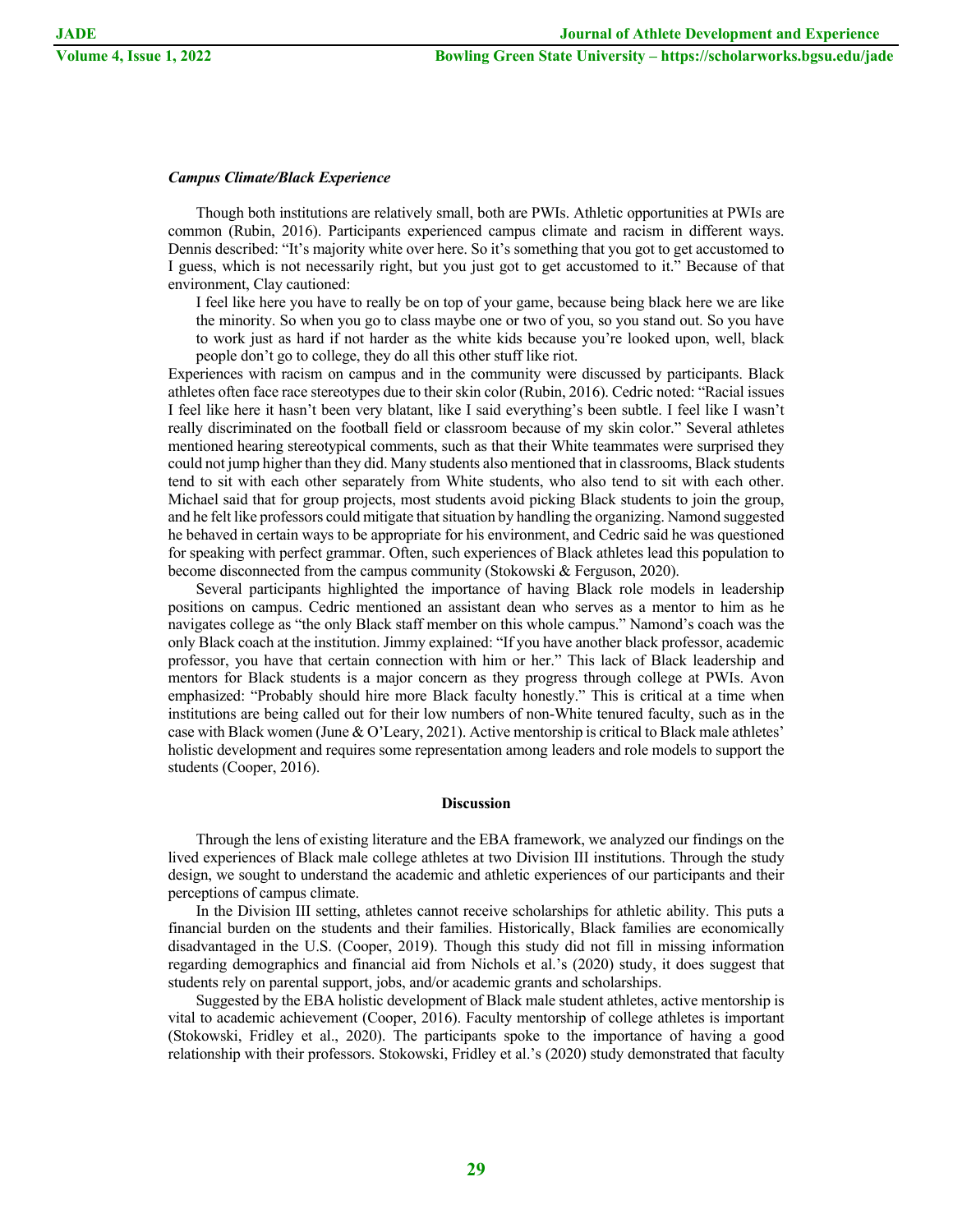members outside the Power 5 mentored college athletes differently, believing that they were role models for this population. Additionally, both Stokowski, Fridley et al. (2020) and Williams et al. (2011) spoke to the importance of athletic teams having a faculty mentor to assist college athletes with navigating higher education. Stokowski, Fridley et al.'s (2020) suggestion was echoed by Supiano's (2018) interview in which a faculty member chose to engage with Division III college athletes and such interactions lead to an increase in positive perceptions of those participating in intercollegiate athletics. Yet there are challenges, especially at PWIs, where faculty typically do not engage non-White students or athletes in high-impact practices such as mentoring students through undergraduate research activities (Rubin et al., 2020).

Navarro et al. (2020) addressed the fact that college athletes dedicate a large amount of their time to athletic endeavors. It would appear that the theme of "time management" does not fall in line with the Division III philosophy (NCAA, 2020a) in which athletes that participate at this level are expected to focus on academic endeavors. This theme also is not congruent with the EBA approach in which Cooper (2016) suggests the importance of balanced time management for Black male athletes to develop. However, several participants focused their time on academic and extracurricular endeavors, even taking a break from the athletic experience to get involved elsewhere on campus. Efforts to spend quality time on a variety of opportunities can help Black male athletes develop skills that are beneficial in the future (Cooper, 2019).

This exploration of identity connects with the EBA principle of self-identity awareness (Cooper, 2016). However, it's important to note the lack of literature that speaks to the identity development of college students, particularly college students of color (Patton et al., 2016; Phinney & Ong, 2007). In the context of Division III, Black male athletes challenge the stereotyped perceptions others have of them through their holistic development. Previous research by Huml (2018) has shown that Division III athletes do not identify as strongly as an athlete compared to their Division I peers. Many of our participants expressed understanding of the Division III athletic experience and their eye toward a future outside of sport. In the EBA framework, holistic development and self-identity awareness can mitigate the challenges of identity foreclosure (Cooper, 2019).

The Division III model is not about the commercialization of sport, but rather about the student experience (NCAA, n.d.). Williams et al. (2011) found that Division III college athletes reported high levels of athlete identity. However, Huml (2018) found that Division III college athletes did not demonstrate high levels of athlete identity when compared to their Division I peers. The Division III philosophy speaks to the interaction of sport and academics with the ultimate goal being degree completion (NCAA, 2020a). Thus, although the participants reported different levels of commitment to sport, perhaps this theme is in line with the Division III philosophy.

The literature regarding Black male college athletes largely has ignored those who participate at the Division III level (Bimper et al., 2013; Fuller et al., 2017; Harrison et al., 2011; Singer, 2005). Although the participants reported attending Division III institutions to participate in college sport, to get an education, and to not be in debt post-graduation, the racial identities of the participants appeared to have a large role in their experiences. Division III institutions often do not have the resources to offer athlete-only services (Williams et al., 2011). Interdisciplinary programming is needed to enhance the overall experience of Black male Division III athletes (Stokowski & Ferguson, 2020). According to Patton et al. (2016), "Increased research on ethnic identity development may lead to improved educational practice that will enhance student development and create healthy, diverse campus environments that encourage it" (p. 153). There also is a dearth of Black leaders represented in athletic and academic administrator roles (Cooper, 2019). Students would benefit significantly from role models and mentors who share their background and lived experiences.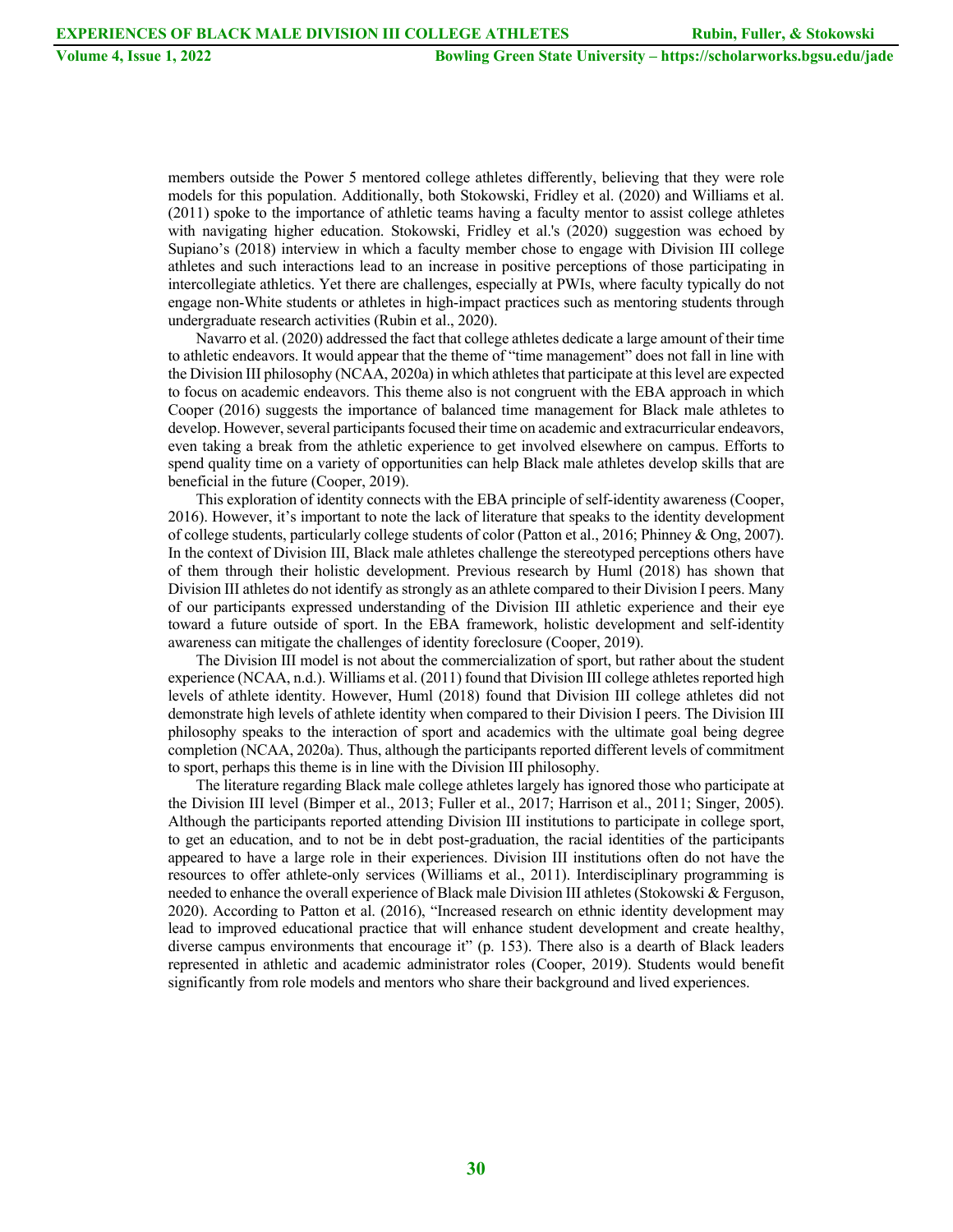# **Implications**

Based on the comments from the participants as well as previous work, we offer several implications for Division III institutions and administrators. Because the Division III philosophy is unique (NCAA, 2020a, n.d.), such a construct should be embraced. Administrators at the Division III level should champion the philosophy and leverage how this unique model can be beneficial to athlete growth and development when engaging with non-athletic university staff, faculty, and community stakeholders. Additionally, the participants brought up the importance of establishing relationships with faculty. Thus, in line with previous scholars (e.g., Cooper, 2016; Stokowski, Fridley et al., 2020; Supiano, 2018; Williams et al., 2011), Division III athletic administrators, in conjunction with the institution's Faculty Athletics Representative, should encourage faculty to serve as mentors for the sports teams. Such faculty could be invited to practices, recognized at sporting events, or even asked to travel with the team during an away game in order to create a deeper connection between student and faculty.

We also recognize the importance of representation. Thus, Division III institutions should strive to recruit people of color to their campuses. This is particularly salient for institutions that are located in less diverse areas, such as the two institutions in the current study. The NCAA provides diversity grants for Division III schools to enhance gender and ethnic representation in athletics administration and coaching positions at member institutions (NCAA, 2021c.). For those institutions that do struggle with having a more representative athletic department staff, such grants are one method to recruit underrepresented populations to campus with minimal impact on the departmental budget.

College students from underrepresented groups often enter higher education, but once on campus receive little institutional support (Singer, 2005). Thus, there also is a need for such programming (Navarro et al., 2020). Many institutions, particularly those at the Division I level, offer programming for unique sects of the college athlete population (e.g., Black athletes, first-generation college students, international athletes, LGBTQ athletes; Navarro et al., 2020). We suggest that Division III institutions have programming and support groups specifically allocated to Black male college athletes. Such programming should consist of leadership development and career construction, as well as peer and faculty mentorship programs (Navarro et al., 2020). Division III college athletes also should be provided information regarding resources that are available on their respective campuses to ensure an optimal college experience. Not only should programming be available to Division III athletes, but also to those working with this population. Shaw et al. (2019) suggested cultural competency training for all who work with students of color.

#### **Limitations**

The study was limited to interviews with 10 participants at two institutions in a rural part of the northeast, and results are not indicative of the Division III experience of Black athletes at other institutions and in other geographic areas. Division III is a sizeable division representing a wide variety of institution types; thus, students' experiences are quite varied depending on where they enroll. Also, the athletes contrasted their experiences on their respective Division III campuses with those of athletes at Division I institutions. Except for Avon, none of the participants had first-hand experience of being a Division I athlete. Instead, their perceptions were based on what they were told by friends who were Division I athletes and cultural and societal assumptions about Division I athletes. Thus, participants' accounts about the experiences of Division I athletes possibly were inaccurate.

Though it was consistent with similar research (e.g., Agyemang et al., 2010; Singer, 2005) and data saturation was achieved, the sample size in the current study was a limitation. Also, the process by which the participants were recruited was a limitation. The athletic administrator gatekeepers supplied a list of possible participants. It is possible they selected individuals they believed would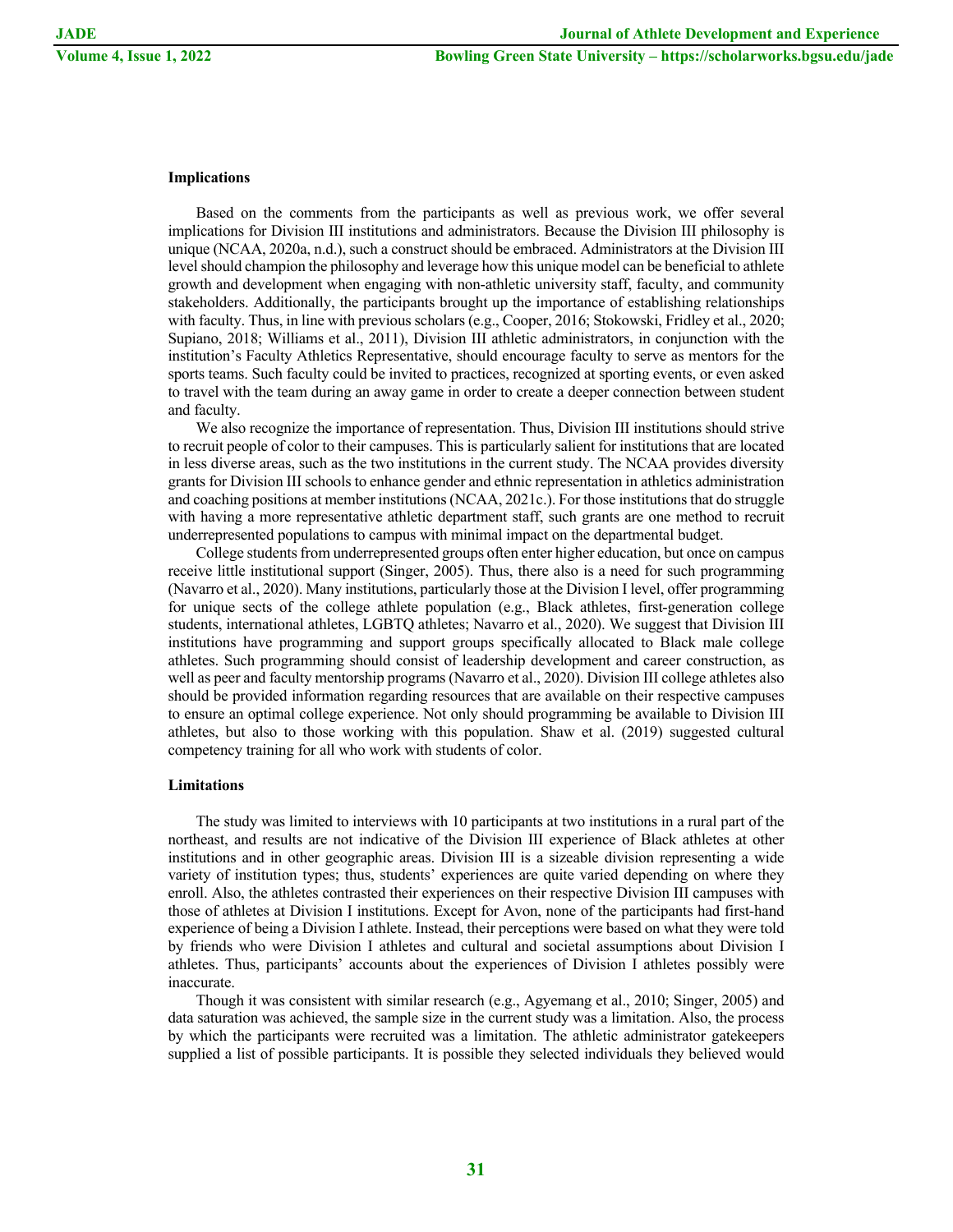have positive things to say and omitted the names of those who might speak unfavorably about their respective institutions.

# **Future Research**

There is an abundance of future work that is needed on Division III college athletics. Specifically, more research is needed on Division III college athletes from marginalized groups. Future work should examine the identity construction of Black male Division III college athletes. There is a need to understand the motivations of college athletes for attending Division III institutions. Such research can look at different variables (e.g., gender, race) or compare institutional types by size, type (e.g., Liberal Arts college), or location. Researchers need to better understand the career maturity of this population. Perhaps longitudinal studies are warranted to examine this population post-graduation. Future research also is needed to better understand the programming available to Division III college athletes. With this, research that examines the utilization of such programming is warranted.

Moreover, research at the Division III level needs to extend to faculty and staff members at these institutions. The perceptions of Division III college athletes would be a welcome addition to the literature. Work on faculty mentorship of Division III college athletes, specifically athletes of color, also should be a focus of future inquiry. Lastly, future research should examine the experiences of Black coaches and administrators on the Division III level. In 2020, only 8% of all coaches, including head coaches, assistant coaches, and strength coaches were Black compared to the nearly 86% that were White (National Collegiate Athletic Association, 2021d).

#### **Conclusion**

While a body of research exists about Black male Division I college athletes, there is little information on the lived experiences of Black male athletes in Division III. Through the lens of the Excellence Beyond Athletics (EBA) framework we sought to understand the academic and athletic experiences and perceptions of campus climate that Black male athletes had at two Division III institutions, one public and one private, in the northeastern U.S. Through their words we learned about positive growth, challenges, and opportunities to improve the experiences for Black male athletes in Division III. Black athletic and academic administrators are sparse, especially at PWIs, which is a significant concern when EBA and the literature demonstrate the importance of active mentorship for Black male athletes' holistic development. Athletes require balanced time management to juggle multiple roles and identities as well as focused time to develop self-identity awareness in preparation for the post-college and post-sport life (Cooper, 2016). Mentors can encourage Black male athletes in Division III to develop career aspirations outside their athletic identity. Division III institutions and athletic departments should encourage positive social engagement to connect athletes with non-athlete students and other aspects of campus life. Without question, academic achievement should be at the forefront for students in college, which connects with the other principles of EBA (Cooper, 2016).

The EBA should be utilized at Division III institutions as well as throughout the NCAA membership to empower Black male athletes (Cooper, 2016). It is important to remember CRE, as these three factors (i.e., conditions, relationships, expectations) significantly can impact the experience and outcomes for Black male athletes. To assist in the holistic development of Black male college athletes, all six principles (i.e., self-identity awareness, positive social engagement, active mentorship, academic achievement, career aspirations, and balanced time management), should be recognized and programming focused on these principles should be initiated.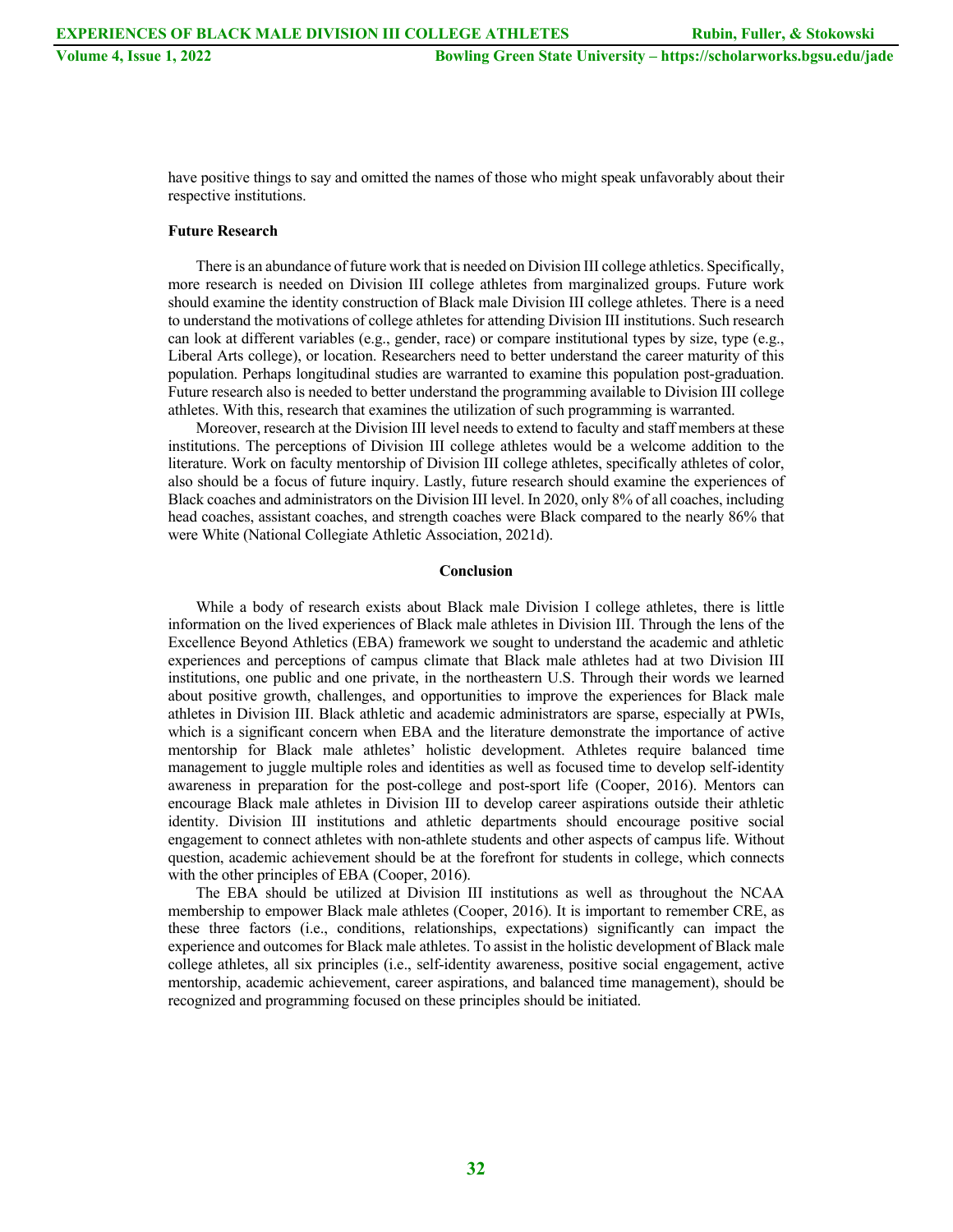# **References**

- Agyemang, K. J. A., Singer, J. N., & DeLorme, J. (2010). An exploratory study of Black male college athletes' perceptions on race and athlete activism. *International Review for the Sociology of Sport*, *45*(4), 419-435. https://journals.sagepub.com/doi/10.1177/1012690210374691
- Bimper, A. Y., Jr., Harrison, L., Jr., & Clark, L. (2013). Diamonds in the rough: Examining a case of successful Black male student athletes in college sport. *Journal of Black Psychology*, *39*(2), 107-130. https://journals.sagepub.com/doi/10.1177/0095798412454676

Bingham, A. J., & Witkowsky, P. (2022). Deductive and inductive approaches to qualitative data Analysis. In C. Vanover, P. Mihas, & J. Saldaña (Eds.), *Analyzing and interpreting qualitative research: After the interview* (pp. 133-148)*.* Sage.

Chao, R. C., Longo, J., Wang, C., Dasgupta, D., & Fear, J. (2014). Perceived racism as a moderator between self-esteem/shyness and psychological distress among Blacks. *Journal of Counseling and Development, 92*(3), 259-372. https://doi.org/10.1002/j.1556- 6676.2014.00154.x

- Comeaux, E. (2010). Racial differences in faculty perceptions of collegiate student-athletes' academic and post-undergraduate achievement. *Sociology of Sport Journal, 27*(4), 390-412. https://doi.org/10.1123/ssj.27.4.390
- Comeaux, E. (2011). A study of attitudes toward college student-athletes: Implications for facultyathletics engagement. *The Journal of Negro Education, 80*(4), 521-532. https://www.jstor.org/stable/41341157
- Cooper, J. N. (2013). A culture of collective uplift: The influence of a historically Black university/college on Black male student athletes' experiences. *Journal of Issues inIntercollegiate Athletics*, *6*, 306-331. http://csrijiia.org/old/documents/publications/research\_articles/2013/JIIA\_2013\_6\_17\_306\_331\_Cultur e\_of\_Collective\_Uplift.pdf
- Cooper, J. N. (2016). Excellence beyond athletics: Best practices for enhancing black male student athletes' educational experiences and outcomes. *Equity & Excellence in Education, 49*(3), 267-283. https://doi.org/10.1080/10665684.2016.1194097
- Cooper, J. N. (2019). *From exploitation back to empowerment: Black male holistic (under)development through sport and (mis)education*. Peter Lang.
- Cooper, J. N., & Hawkins, B. (2012). A place of opportunity: Black male student athletes' experiences at a Historically Black University. *Journal of Intercollegiate Sport*, *5*(2), 170- 188. https://doi.org/10.1123/jis.5.2.170
- Emmel, N., Hughes, K., Greenhalgh, J., & Sales, A. (2007). Accessing socially excluded people— Trust and the gatekeeper in the researcher-participant relationship. *Sociological Research Online*, *12*(2), 43-55. https://doi.org/10.5153/sro.1512
- Engstrom, C., Sedlacek, W., & McEwen, M. (1995). Faculty attitudes toward male revenue and nonrevenue student-athletes. *Journal of College Student Development, 36*(3), 217-227.
- Fuller, R. D., & Agyemang, K. J. A. (2018). An examination of activism and NCAA Division III black male athletes. *International Journal of Sport Management, 19*, 186-206.
- Fuller, R. D., Harrison, C. K., & Bukstein, S. J. (2017). A study of significance of racial and athletic identification and educational perceptions among African American male college athletes. *Race Ethnicity & Education, 20*(5), 711-72. https://doi.org/10.1080/13613324.2016.1150829
- Gayles, J. G., & Hu, S. (2009). The influence of student engagement and sport participation on college outcomes among Division I student athletes. *The Journal of Higher Education, 80*(3), 315-333. https://doi.org/10.1080/00221546.2009.11779015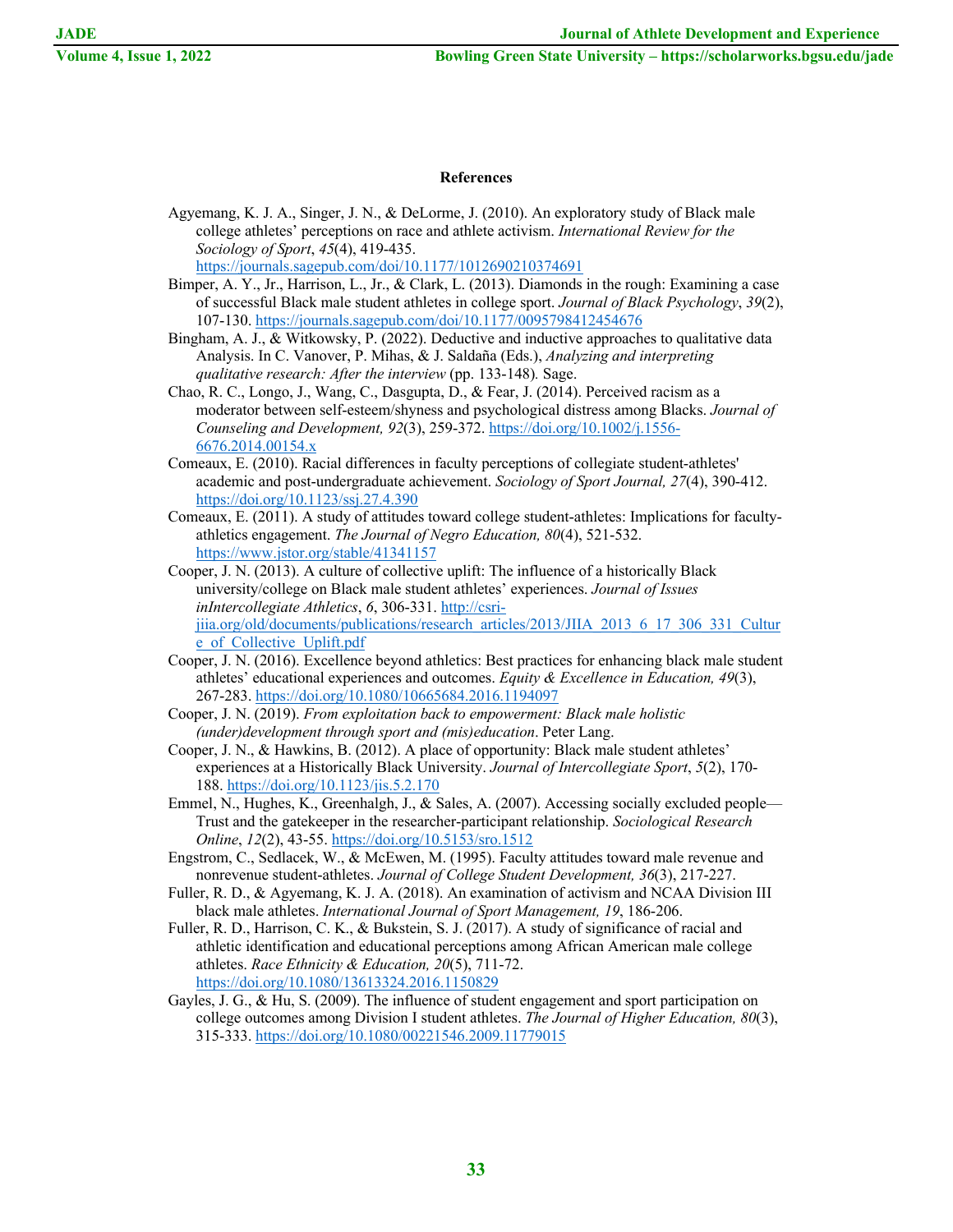- **Volume 4, Issue 1, 2022 Bowling Green State University – https://scholarworks.bgsu.edu/jade**
	- Guion, L. A., Diehl, D. C., & McDonald, D. (2016). *Triangulation: Establishing the validity of qualitative studies*. University of Florida IFAS Extension. https://pdfslide.net/documents/guion-et-al-triangulation-establishing-the-validity-ofqualitative-studies.html
	- Harrison, C. K., Martin, B. E., & Fuller, R. (2015). "Eagles don't fly with sparrows": Selfdetermination theory, African American male scholar-athletes and peer group influences on motivation. *The Journal of Negro Education*, *84*(1), 80-93. https://doi.org/10.7709/jnegroeducation.84.1.0080
	- Harrison, L., Jr., Sailes, G., Rotich, W. K., & Bimper, A. Y., Jr. (2011). Living the dream or awakening from the nightmare: Race and athletic identity. *Race, Ethnicity and Education*, *14*(1), 91-103. https://doi.org/10.1080/13613324.2011.531982
	- Huml, M. R. (2018). A factor structure examination of athletic identity related to NCAA divisional differences. *Journal of College Student Development, 59*(3), 376-381. https://doi.org/10.1353/csd.2018.0035
	- June, A. W., & O'Leary, B. (2021, May 27). How many black women have tenure on your campus? Search here. *Chronicle of Higher Education*. https://www.chronicle.com/article/how-many-black-women-have-tenure-on-your-campussearch-here
	- Kayda, R. J. (2021). *A predictive correlation study examining attrition among NCAA DIII studentathletes based on roster gender, sport-type, and sport-attrition* [Unpublished doctoral dissertation]. Liberty University.
	- Mihas, P. (2022). Strategies for coding and categorizing data. In C. Vanover, P. Mihas, & J. Saldaña (Eds.), *Analyzing and interpreting qualitative research: After the interview* (pp. 113- 116)*.* Sage.
	- Mishler, E. (2006). Narrative and identity: The double arrow of time. In A. De Fina, D. Schiffrin, & M. Bamberg (Eds.), *Discourse and identity (studies in interactional sociolinguistics)* (pp. 30-47). Cambridge University Press.
	- National Collegiate Athletic Association. (n.d.). *NCAA Division III 2020-21 facts and figures*. https://ncaaorg.s3.amazonaws.com/about/d3/D3\_FactandFigures.pdf
	- National Collegiate Athletic Association. (2014). *Extra point: Does athletics enhance the Division III college experience?* https://www.ncaa.org/about/resources/research/does-athleticsenhance-division-iii-college-experience
	- National Collegiate Athletic Association. (2020a). *Five themes from the NCAA GOALs study of the student-athlete experience* [PowerPoint slides].

https://ncaaorg.s3.amazonaws.com/research/goals/2020D3RES\_GOALS2020con.pdf

National Collegiate Athletic Association. (2020b). *Time management: What Division III studentathletes should expect.*

https://ncaaorg.s3.amazonaws.com/research/goals/Jul2020D3Res\_TimeDemandsResources.p df

- National Collegiate Athletic Association. (2021a). *NCAA demographics database* [Data set]. http://www.ncaa.org/about/resources/research/ncaa-demographics-database
- National Collegiate Athletic Association. (2021b). *Division III manual*. https://web3.ncaa.org/lsdbi/reports/getReport/90011
- National Collegiate Athletic Association. (2021c). *Division III diversity grants*. https://www.ncaa.org/about/resources/inclusion/division-iii-diversity-grants
- National Collegiate Athletic Association. (2021d). *NCAA demographics database* [Data visualization dashboard]. http://www.ncaa.org/about/resources/research/ncaa-demographicsdatabase
- Navarro, K. M., Rubin, L. M., & Mamerow, G. P. (2020). *Implementing student-athlete programming: A guide for supporting college athletes*. Routledge.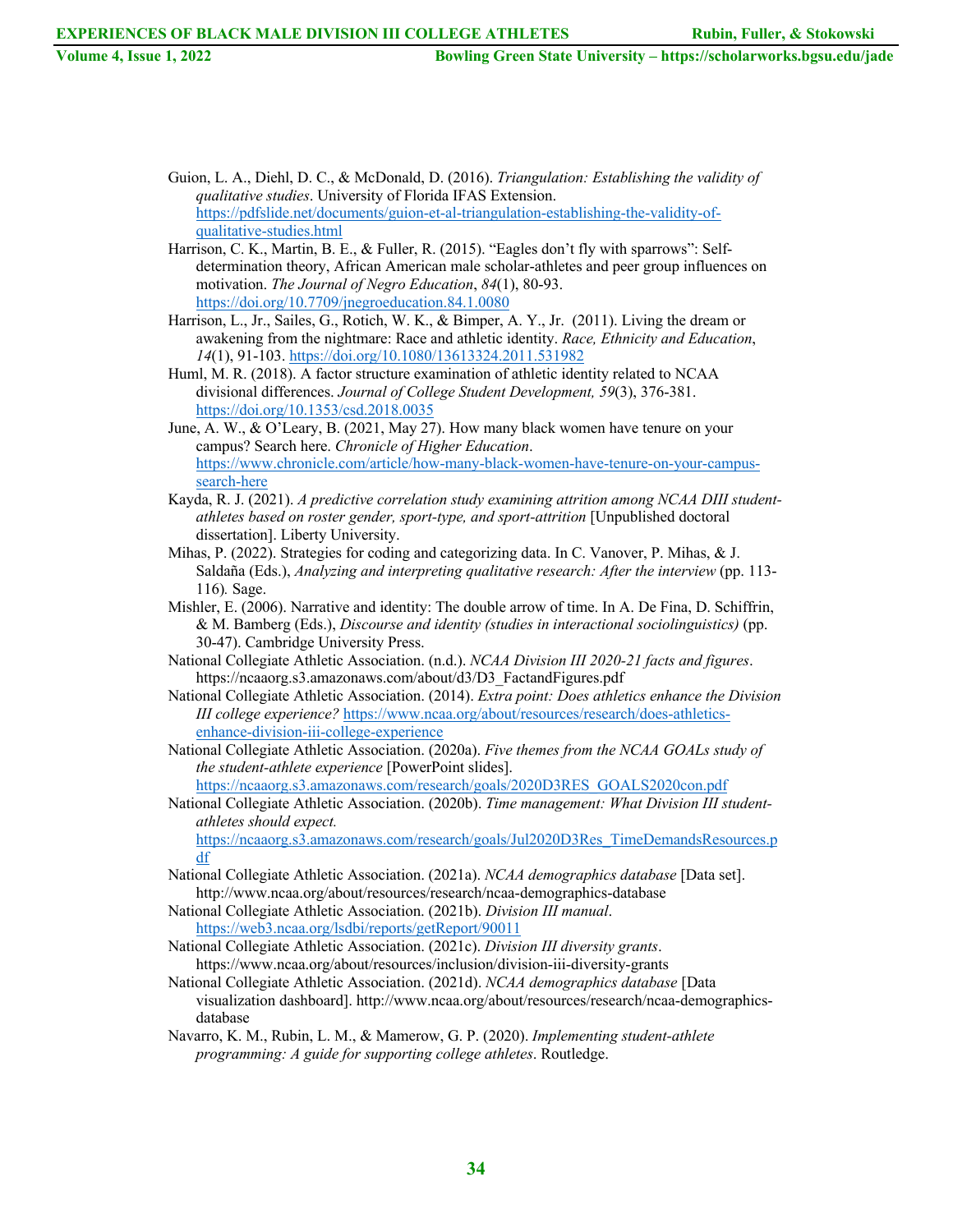- Nichols, B. A., Smith, M. A., & Stellino, M. B. (2020). Factors influencing college selection by NCAA Division III men's basketball players. *Journal of Amateur Sport, 6*(1), 32-51. https://doi.org/10.17161/jas.v6i1.8297
- Overcash, J. A. (2003). Narrative research: A review of methodology and relevance to clinical practice. *Critical Reviews in Oncology/Hematology, 48*(2), 179-184. https://doi.org/10.1016/j.critrevonc.2003.04.006
- Patton, L. D., Renn, K. A., Guido, F. M., & Quaye, S. J. (2016). *Student development in college: Theory, research, and practice* (3rd ed.). Jossey-Bass.
- Patton, M. Q. (2002). *Qualitative research and evaluation methods* (3rd ed.). Sage.
- Phinney, J. S., & Ong, A. D. (2007). Conceptualization and measurement of ethnic identity: Current status and future directions. *Journal of Counseling Psychology*, *54*(3), 271-281. https://psycnet.apa.org/doi/10.1037/0022-0167.54.3.271
- Richards, J. C. (2022). Coding, categorizing, and theming the data: A reflexive search for meaning. In C. Vanover, P. Mihas, & J. Saldaña (Eds.), *Analyzing and interpreting qualitative research: After the interview* (pp. 149-167)*.* Sage.
- Riciputi, S., & Erdal, K. (2017). The effect of stereotype threat on student-athlete math performance. *Psychology of Sport and Exercise, 32,* 54-57. https://doi.org/10.1016/j.psychsport.2017.06.003
- Rubin, L. M. (2016). The detrimental effects of big-time college sports on black student-athletes' academic success. *Journal for the Study of Sports and Athletes in Education, 10(*3), 185-198. https://doi.org/10.1080/19357397.2016.1258966
- Rubin, L. M., Lombardi, A. A., Felice, K., & Donato, M. A. (2020). Reflections on the undergraduate research experience of three former NCAA division I athletes. *Perspectives on Undergraduate Research and Mentoring, 9*(1), 1-15. https://hdl.handle.net/2097/41275
- Sailes, G. (1993). An investigation of campus stereotypes: The myth of black athletic superiority and the dumb jock stereotype. *Sociology of Sport Journal, 10*(1), 88-97. https://doi.org/10.1123/ssj.10.1.88
- Saldaña, J. (2009). *The coding manual for qualitative researchers*. Sage.
- Singer, J. N. (2005). Understanding racism through the eyes of African American male studentathletes. *Race, Ethnicity & Education, 8*(4), 365-386. https://doi.org/10.1080/13613320500323963
- Schroeder, P. J. (2000). An assessment of student involvement among selected NCAA Division III basketball players. *Journal of College Student Development, 41*(6), 616-626.
- Shaw, A. A., Moiseichik, M., Blunt-Vinti, H., & Stokowski, S. (2019). Measuring racial competence in academic support staff members. *Sport Sociology Journal, 36*(2), 162-170. https://doi.org/10.1123/ssj.2018-0062
- Stokowski, S., & Ferguson, T. (2020). *Stereotype threat and black football student-athletes with education-impacting disabilities*. NASPA Knowledge Communities Publication. https://www.researchgate.net/publication/340166391 Stereotype threat and Black football student-athletes with education-impacting disabilities
- Stokowski, S., Paule-Koba, A. L., & Kaunert, C. (2019). Former college athletes' perceptions of adapting to transition. *Journal of Issues in Intercollegiate Athletics, 12,* 403-426. http://csrijiia.org/wp-content/uploads/2019/09/RA\_2019\_19.pdf.pdf
- Stokowski, S., Fridley, A., Kim, K., Forsythe, S. A., & Roberts, S. (2020). Faculty role models: The perceived mentorship of student-athletes. *Perspectives on Undergraduate Research and Mentoring, 9*(1), 1-15. https://www.elon.edu/u/academics/undergraduate-research/purm/wpcontent/uploads/sites/923/2020/12/Stokowski-et-al.pdf